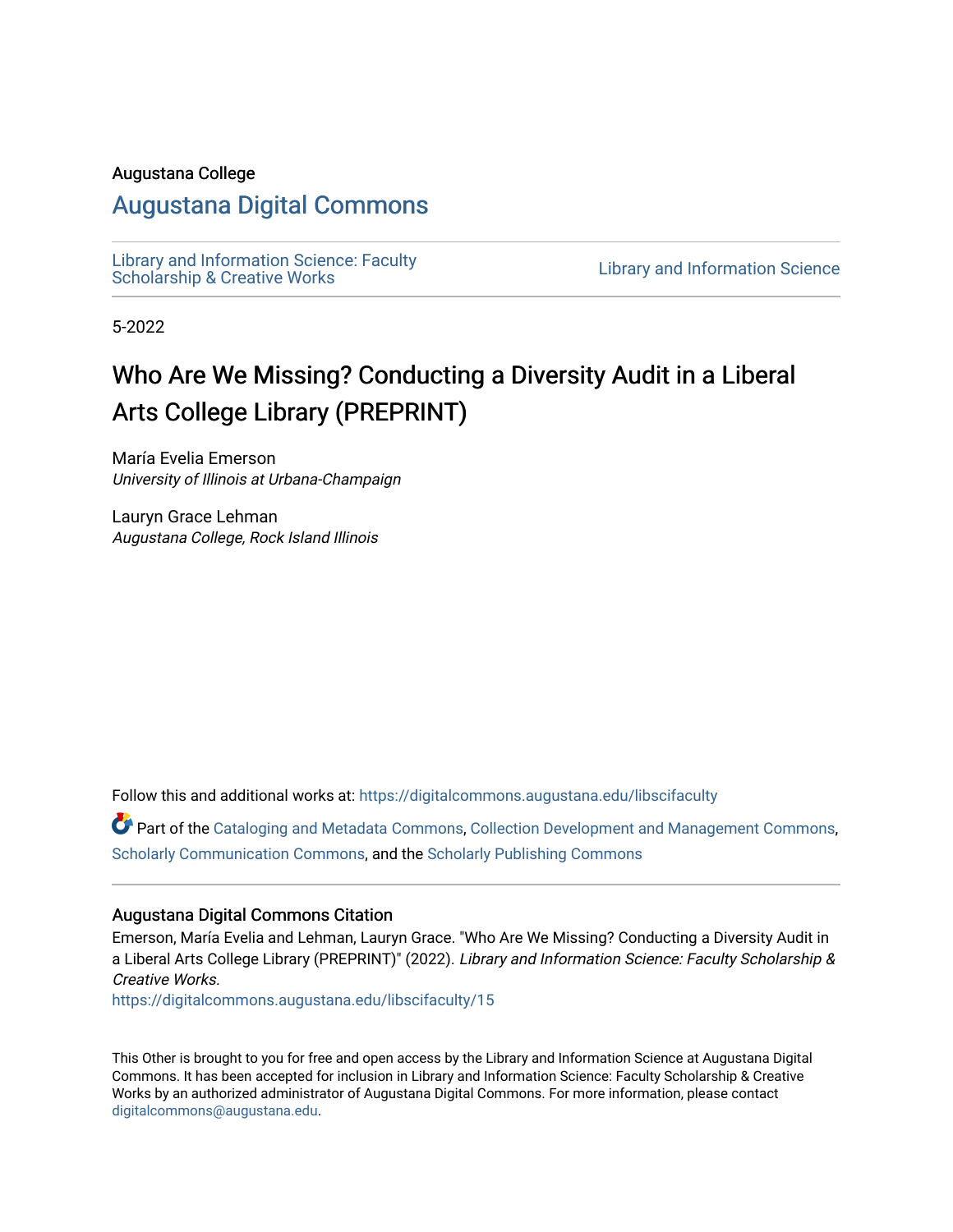\*\*Note: This file is a pre-print version of this article. Some minor changes were made in the final version after the article underwent peer review.

# **The full, reviewed and edited version of this article is available at:**

Emerson, Maria Evelia and Lauryn Grace Lehman. (2022). "Who Are We Missing? Conducting a Diversity Audit in a Liberal Arts College Library." *The Journal of Academic Librarianship* 48(3). <https://doi.org/10.1016/j.acalib.2022.102517>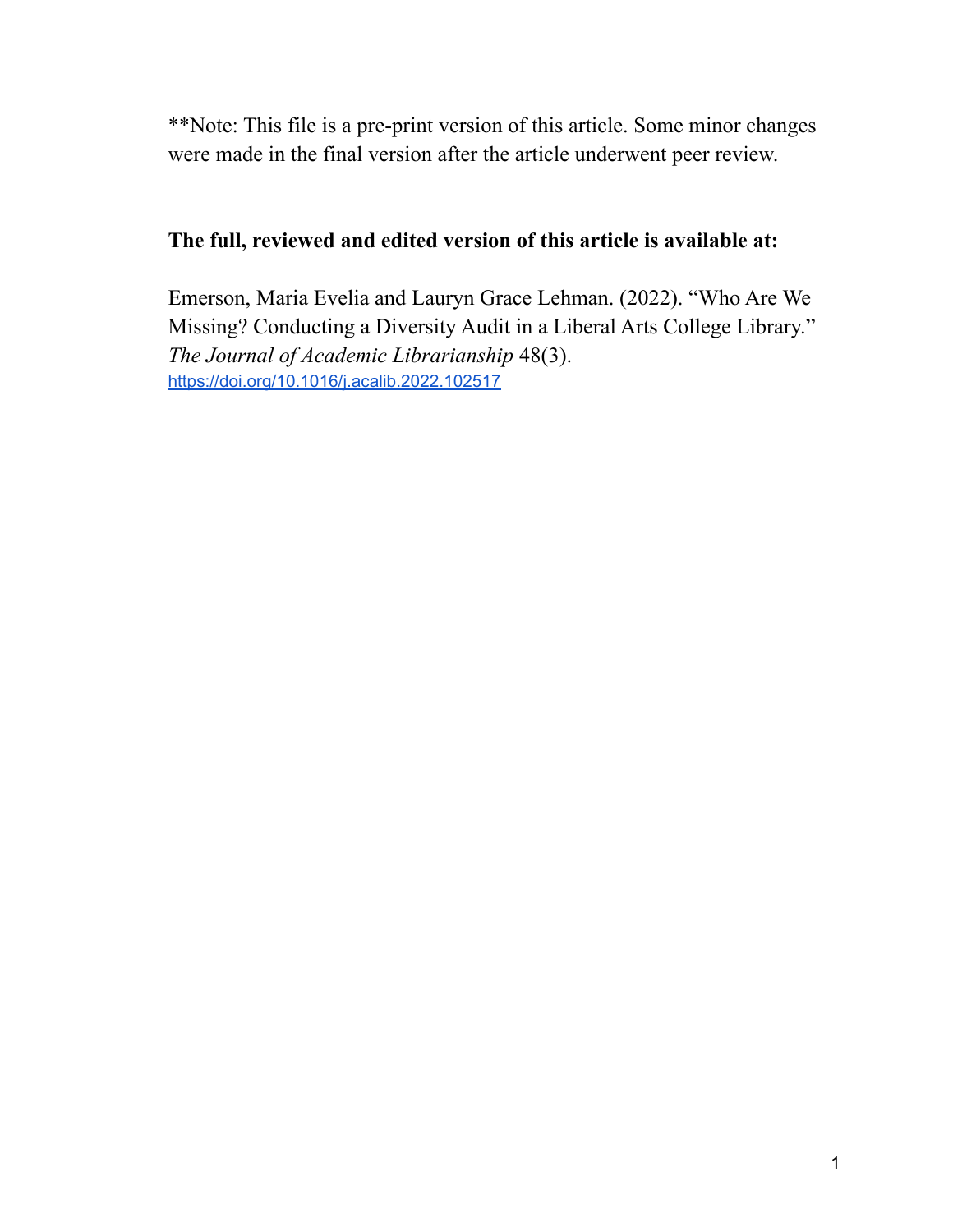# **Who are We Missing?: Conducting a collections diversity audit in a liberal arts college library**

María Evelia Emerson, Student Success Librarian, University of Illinois at Urbana-Champaign, Lauryn Grace Lehman, Research and Instruction Librarian, Augustana College

#### *Abstract:*

*In the spring of 2021, Thomas Tredway Library at Augustana College (Rock Island, IL)<sup>1</sup> undertook an audit of the library's print book collection to determine if there were gaps in representation of the voices of authors of differing races/ ethnicities; genders; or sexual orientations. With the results of this audit, Augustana librarians now have a better understanding of which voices and perspectives are missing and/or underrepresented in the print collection. This article documents the audit methodology; shares the results; and provides suggestions and a toolkit for other libraries to use in audits of their own.*

*Keywords: diversity audit; library collections; representation; sense of belonging; academic libraries*

## **INTRODUCTION**

*"Collections are representations of what librarians (or faculty) deem to be authoritative knowledge and as we know, this field and educational institutions, historically, and currently, have been sites of whiteness."<sup>2</sup>*

-Leung, Whiteness as Collections

Support to students in academic libraries is often viewed through the lens of instruction, programming, workshops, research consultations, and other forms of direct engagement. However, viewing support through these lenses fails to fully account for ways in which library collections provide another avenue for such student support. The availability of an array of inclusive physical books, ebooks, periodicals, databases, zines, and more, can all contribute to a student's sense of belonging on their college campus and within the library; especially as faculty and librarians emphasize the importance of using authoritative and credible library resources in assignments and research. If underrepresented students do not see resources written by authors from similar backgrounds or identities to their own, it is implied that their voices and experiences are not viewed as authoritative and credible, and therefore do not belong in an academic library.

<sup>1</sup> Augustana College was founded in 1860 by Swedish settlers. It is a private, Lutheran, liberal arts college, and is a residential campus that is home to approximately 2,500 students annually. The college's library, Tredway Library, is located in the heart of the Augustana campus and houses over 100,000 physical books.

<sup>2</sup> Leung, Sofia. "Whiteness as Collections." September 30, 2019. https://www.sofiayleung.com/thoughts/whiteness-as-collections.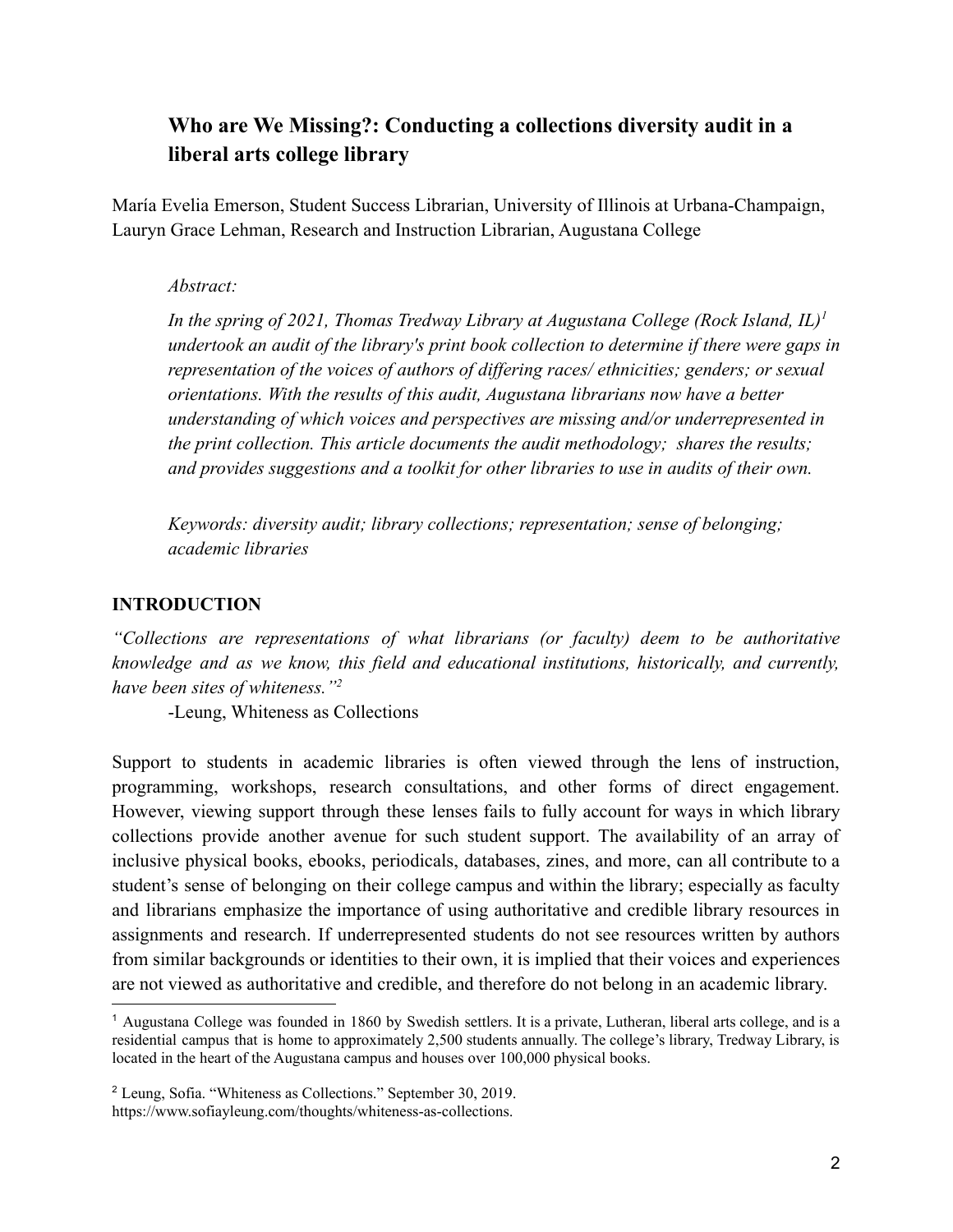In the spring of 2021, Thomas Tredway Library at Augustana College undertook an audit of the library's print book collection - both general resources and the children's collections - to see if there were gaps in representation of the voices of authors of differing races/ ethnicities; genders, and sexual orientations. With the results of this audit, Augustana librarians now have a better understanding of which voices and perspectives are missing and/or underrepresented in the print collection, as well as how successful the library has been in meeting its goal of developing an inclusive collection of resources as set by the library's Strategic Plan. The goal of gathering this information was to help better select materials to not only assist Augustana students with their research needs, but also to provide materials that offer solidarity and increase their sense of belonging and representation in the library. As part of Tredway Library's mission to support the campus community at Augustana College, the researchers felt it was important to ensure that the Augustana library collection, specifically the physical collection, was representative of the college's student groups and the society they will continue to interact with after they leave Augustana College. It is vital that students hear a multitude of voices representing a variety of communities to see a multitude of thoughts and experiences that exist in the world around them. It is equally vital that students from marginalized communities see themselves represented in the library's physical collections in order to increase their sense of belonging in the library as a whole.

Before going further in this article, it is important to express how the authors of this article (who designed and led the diversity audit) identify as individuals. María identifies as a heterosexual, cisgendered, able-bodied, multiracial woman. Lauryn identifies as a heterosexual, cisgendered, able-bodied, caucasian woman. The authors think it is important to state their identities since they play a role in the influences and privileges in their lives, and show the lenses through which they designed the audit, made decisions, and worked through the challenges it presented.

While this diversity audit was done at a small, liberal arts college, the researchers believe that the audit can be adapted for use by different types of libraries and bigger library collections. At the end of this article, the researchers include suggestions for other libraries to consider if they want to conduct a similar audit.

#### **LITERATURE REVIEW**

Proctor (2020, 224) states that "Collections, as well as the way libraries classify and organize collections, need to reflect that libraries value content from and about multiple perspectives because they are important parts of the services libraries offer." Yet how librarians view their collections, as well as their role in developing collections that are inclusive of a plethora of perspectives, vary widely. In conducting a review of previous libraries who have chosen to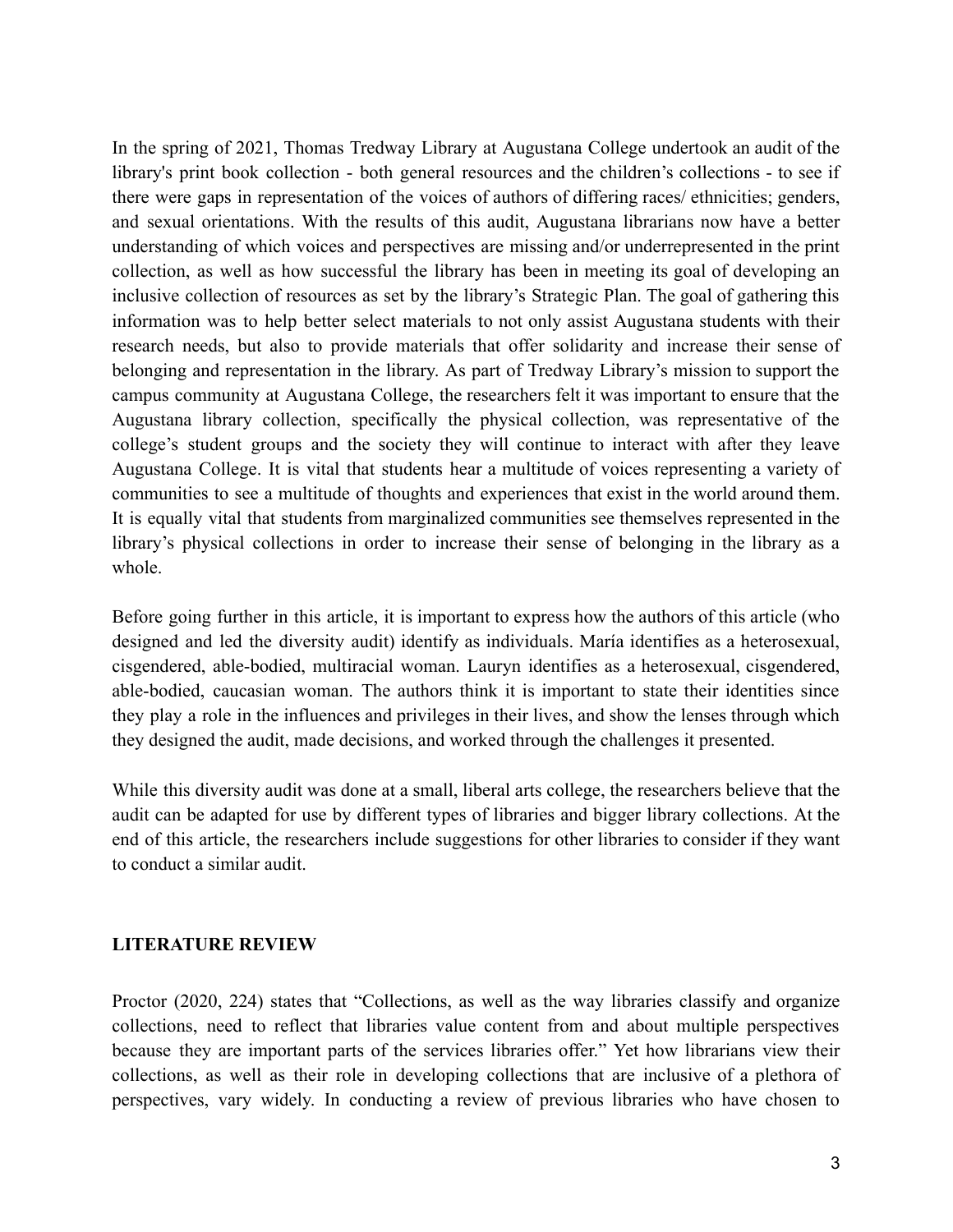undertake a similar audit of their collections, the authors of this article ultimately discovered a variety of different processes of assessment; often varying based on the type of library, the type of collection being audited, or the strategic goals of a particular library. Nevertheless, the authors have identified two emerging considerations that all audits within the literature had to contend with in order to undertake such a review, specifically: considerations of how to choose the focuses of diversity audits; as well as considerations of how to form a methodology to effectively and accurately undertake such auditing processes.

#### *Consideration #1: Choosing a Focus*

Literature from public, academic, and school libraries were reviewed prior to the start of Tredway Library's audit, identifying authors with a variety of focuses within the audits of their collections.

Both Bogan (2019) at Great Valley High School Library and Jorgenson and Burress (2020) focused on auditing two factors within their collections - the authors themselves, as well as the main character(s) of books and other resources within their libraries. However, they focused on considerably different sample sizes. Bogan (2019) audited their entire school library collection, while Jorgenson and Burress (2020) audited just the top 100 checked-out titles. Mortensen (2019) from Skokie Public Library took a similar approach in focusing on both the author and the content of the work in their library's collection. However, they analyzed their collections based on items used in specific library programs that are popular in their library community, specifically story time, film screenings, and book discussions.

Librarians from academic libraries diverged more on the focuses of their audits; which the authors found to often be related to the author's librarian position, collection development areas, or even the size of the library's collections. Most of the audits from academic libraries were conducted at large institutions where it made sense to focus on smaller portions of the library's resources instead of the entire collection; especially considering many of these institutions were sizable enough to have resources distributed across multiple libraries.

Stone (2020), for example, limited their audit to the playwrights from the University of California Irvine library's play collection; while Proctor (2020) focused on auditing the Penn State University Libraries collections for LGBTQ subject headings and content, and chose not to look at the authors themselves. Kristick (2020), meanwhile, assessed their library collection at Oregon State University by comparing how many titles they owned to curated lists of titles that had won diversity awards; before then comparing their collections to those of peer institutions. This is commonly referred to as a reverse-audit, in which library collections are directly compared to curated lists of award-winning or otherwise notable books in a particular resource category and is a common means of conducting an audit on a smaller-scale.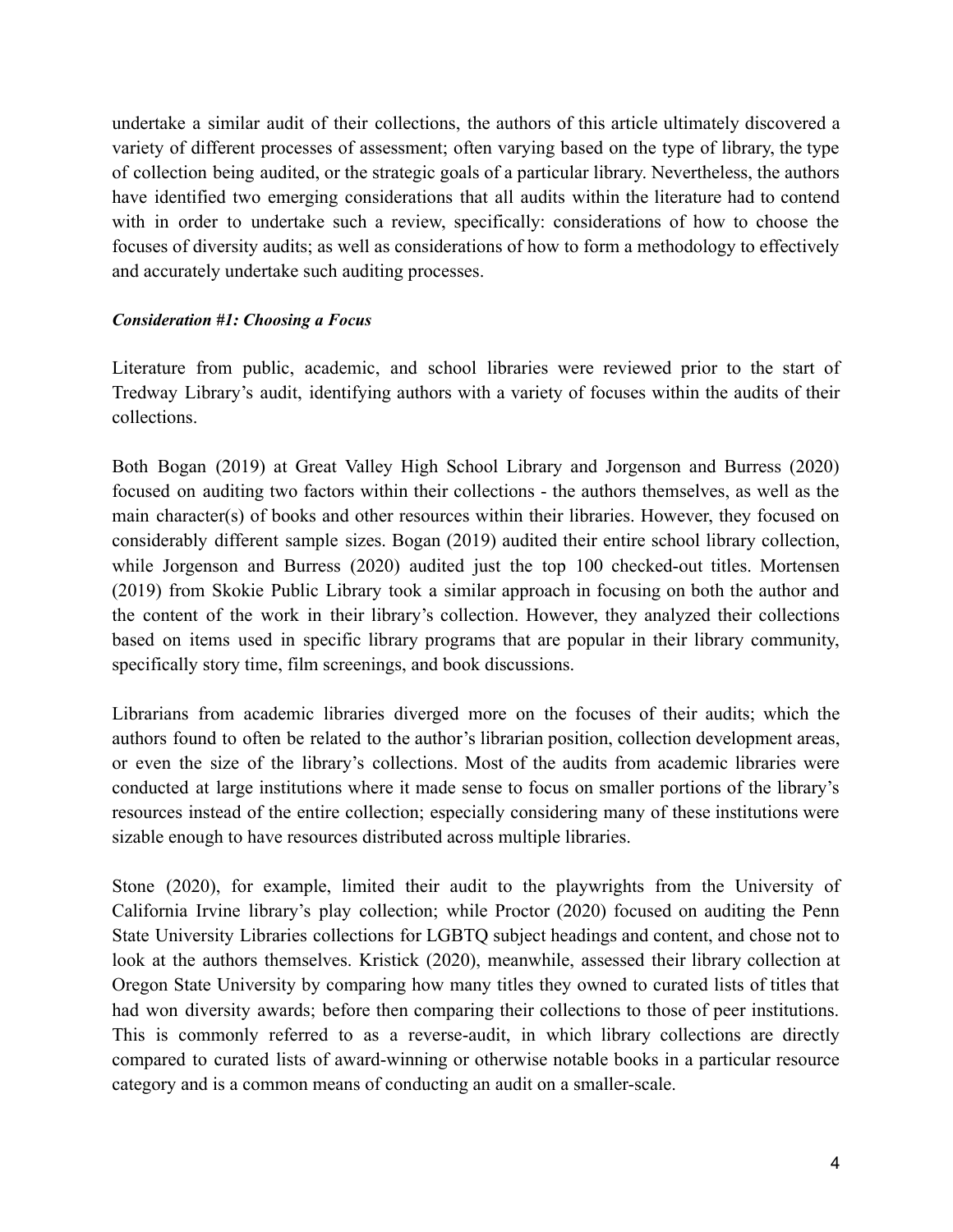#### *Consideration #2: Determining Audit Methodologies*

Just as there were different focuses on diversity audits, the authors found a variety of different approaches in methodologies for data gathering and assessment within the audit. A main concern in all of the literature reviewed was the libraries' desires to craft an audit that was manageable in terms of scope and time commitment for all participants. Additionally, many libraries were also interested in direct comparisons as a means of assessment - some compared their holdings of diverse titles to their peer institutions (Proctor, 2020; Kristick, 2020); while others looked at their student population to see how the audit results compared to their student body (Jorgenson and Burress, 2020).

Academic libraries had different approaches to generating the list(s) of titles they would ultimately audit in their studies from their broader library collections. As stated previously, focusing on specific library programs (Mortensen, 2019), or sections of their collections (Stone, 2020; Proctor, 2020; Bogen, 2020) were common tactics to create a more manageable audit; but many libraries limited their scope by more than one factor, often including things such as publication date or program dates (Stone, 2020; Mortensen, 2019); usage counts to assess only the most used items within a specific academic year (Jorgenson); specific subject terms (Proctor, 2020); publishers (Stone, 2020), or even specific genres (Jorgenson and Burress, 2020).

Kristick (2020) generated their list of titles by reviewing lists of diversity-related book awards and comparing their library's holdings to such lists as well as to their peer institutions. Part of the reasoning behind this was that they believed award winning books "...are more likely to be quality titles," (Kristick, 2020, 153). Proctor (2020, 230) has a very similar reasoning with their use of award-winning LGBTQ books, since it helped them to see if their library "held specific titles that had been recognized by established organizations as literature with value within the context of LGBTQ content." While this can be an interesting method of comparison between the library's collections and lists of award winners, the authors of this article took issue with this form of reasoning; believing that it may inadvertently imply that if diverse books are not award winning, then they are lacking in credibility, authority, quality, and value. If only award-winning books are considered the "must-haves'' to include in a library collection, it further implies to underrepresented students that they only belong if they meet a certain threshold.

Once the auditing library had narrowed in its pool of resources to a manageable level, the next step was to determine what information would be assessed. For many libraries, this involved determining what information about the authors themselves would be assessed within the audit (Bogan, 2020; Jorgenson and Burress, 2020; Mortensen, 2019; Stone, 2020). Generally speaking, these audits tended to seek out author information in very similar ways, specifically by searching for sources that would contain information from the author directly (social media, blog posts, author websites, interviews, op-eds by authors, etc.); and occasionally secondary sources where the information could have been vetted and corrected by the author (college or university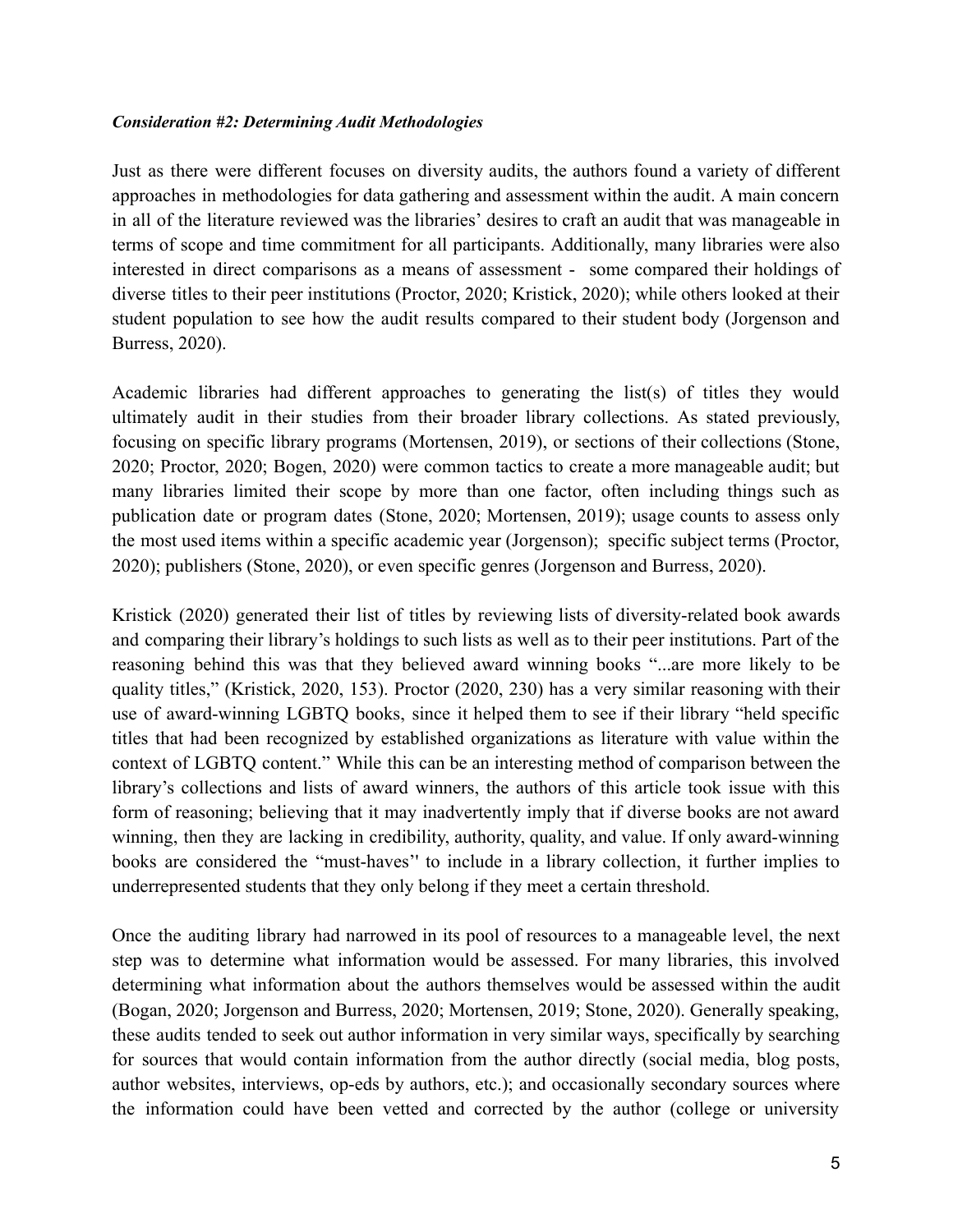profiles; organizational profiles; publishers websites, etc). Occasionally, third party sources such as critic reviews, Wikipedia, or obituaries were also used to learn about the identities of the authors, but in as limited of a capacity as possible. Many studies, this one included, chose to add additional categories of "unknown" when insufficient information was given from the author directly or a source close to the author (Stone, 2020; Jorgenson and Burress, 2020).

#### **METHODOLOGY**

For Tredway Library's audit, the researchers chose not to assess the collection for diverse *topics*, but instead focus on the authors and voices contained within the collection. It is important for the materials to cover a wide array of topics and relate to the college curriculum; however, if the majority of a library's materials are from authors with similar experiences and backgrounds, it excludes other equally valid experiences and perspectives. Because of this, the researchers focused on the authors themselves to determine the extent to which Tredway Library had reached the goal of building an inclusive collection of voices within Augustana's physical collections, as set by the library's Strategic Plan; and to ultimately assess within the collection whose voices are available for students to use for their research and personal use.

#### **Focus**

The researchers decided that the Tredway audit would focus on three parts of an author's identity that may give them a unique perspective on the topic(s) they chose to write about: their gender, their sexuality, and their race and ethnicity. This audit did not include the many other layers of identity that could contribute to an author's individual perspective, such as disability (visible and invisible), neurodivergence, socioeconomic status, religion, etc. The researchers of this article chose gender, sexuality, and race and ethnicity as identity components the authors would most likely self-identify; or would be available from secondary sources that the author could most likely edit.

It is important to note that the process of organizing humans into fixed categories from a third person perspective is a complicated process. It creates a lot of challenges and is also at times deeply uncomfortable. In addition to this, the very concept of labeling something or someone as 'diverse' is looking at them through a predominantly white lens. The authors and other audit participants endeavored to do the best they could with the information before them, but unconscious bias can and does play a part in this, which is why it is crucial to rely on author self-identification as much as it is available. These included primarily sources such as authors' social media accounts; personal statements and dedications within the books themselves; personal blogs; speaking engagements; LinkedIn profiles; author interviews; etc. Occasionally, secondary sources were included if there was a reasonable likelihood that the author could have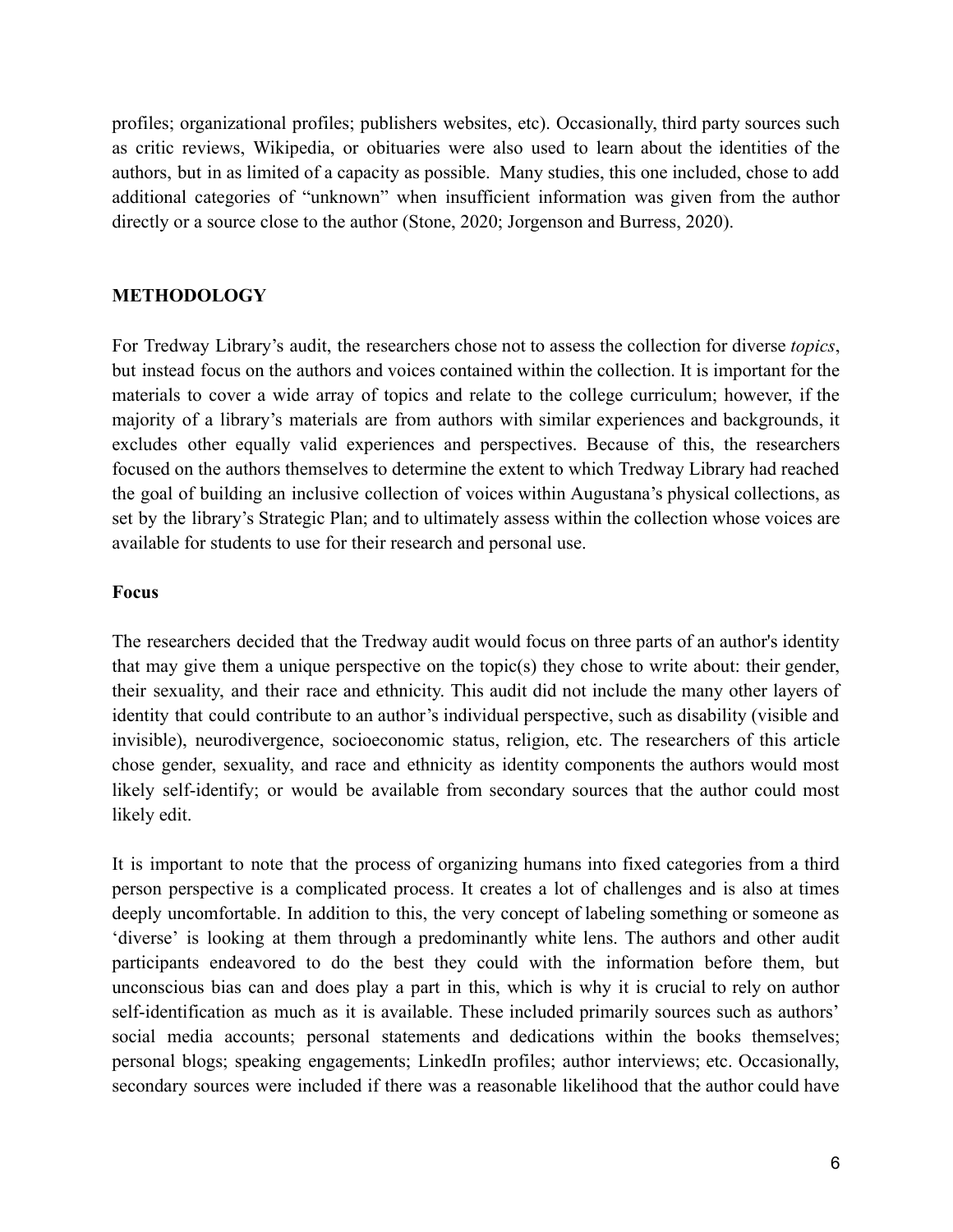changed the incorrect information, or it came from a source the researchers still knew to be close to the author: sources such as Publishers' author biographies, faculty biographies on college/university websites, organizational profiles, and so forth. A myriad of sources were consulted to determine if each author ever identified their gender pronouns, their race and ethnicity, and/or their relationships or sexuality. In particular, social media has made this process of self-identification much more common, so the researchers made particular use of features such as Twitter's Advanced Search to search for relevant terms across many years' worth of content posted by author(s) within Tredway's collection.

In order to make the audit manageable in terms of size, the researchers chose a portion of Tredway Library's total collection to audit. Using the criteria listed below, the total number of materials assessed within this audit was 6,465 items.

In order to be audited, the material needed to be:

- $\bullet$  A physical book;
- Part of the library's permanent collection;
- Written by a single author; and
- Published 2000-present (no reprints).

This study did not audit:

- The reference collection;
- $\bullet$  Leisure books<sup>3</sup>;
- Self-care books;
- Zine collection;
- DVDs;
- Works by multiple authors or edited volumes.

Reports of items that fit these criteria were created in the library's Integrated Library Software (ILS), which were compiled into a Google spreadsheet and distributed to invited participants.<sup>4</sup>

# **Auditing Process**

While the authors of this article designed and led the audit, the librarians of Augustana College, one staff member, and four student workers ultimately helped complete the audit. An initial meeting was held before the audit took place among the participating librarians to discuss tactics

<sup>&</sup>lt;sup>3</sup> Tredway Library's leisure collection is leased as part of a McNaughton Lease Subscription Program from Brodart Books. While a certain percentage of these resources may be selected for addition into the permanent collection, most are only temporarily available to students and are rotated out. The items that have been purchased and added to the permanent collection are included in this audit, however, the majority of the leisure collection are not owned by the library and have been excluded from the audit.

<sup>4</sup> For more information on the spreadsheet used, see the toolkit provided towards the end of this article.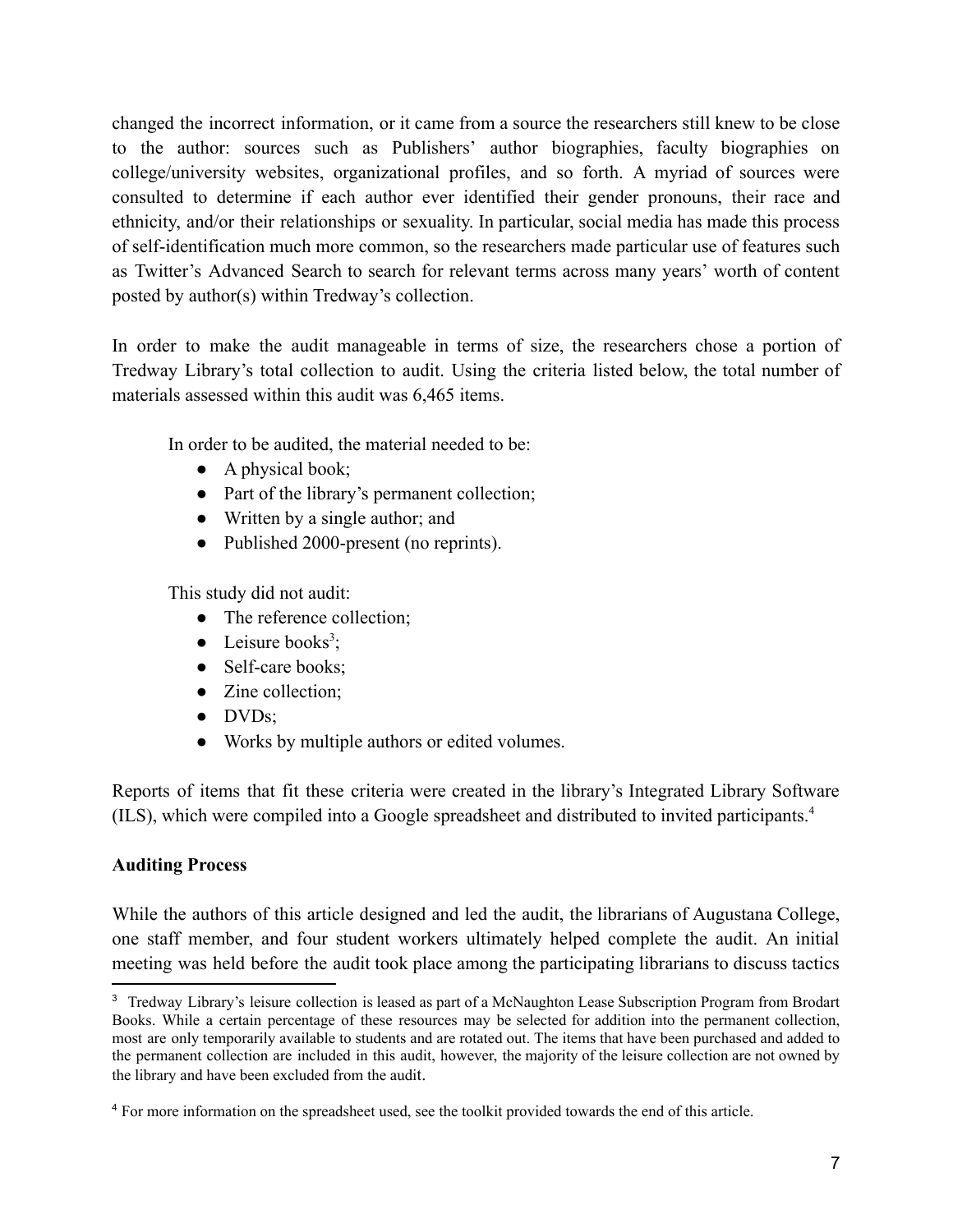and develop a consistent methodology that is detailed below. Student workers involved in the audit received additional training from one of the librarians to ensure consistency in data gathering, and the same librarian checked in with the students periodically to make sure they understood the process and to determine if they had any questions or concerns along the way. In the case of uncertainty, unclear records were noted and ultimately routed through the project leads for second opinion or final determinations. Everyone involved attended meetings held throughout the audit to discuss any problematic issues or questions that arose during the process.

## *Assessing Gender*

The researchers prioritized making gender determinations based on the pronouns directly stated by the authors or used when referring to themselves. When pronouns were not directly available from the authors themselves, determinations would be made from secondary sources the author had a reasonable likelihood of being able to change if incorrect (i.e. College or University faculty bios, 'About the Author' bios from publishers, etc).

The researchers began the auditing process for gender by drafting a list of pronouns that could be anticipated in the collection, but deliberately built in flexibility to add additional pronouns to the data were they to encounter an author whose pronouns did not fit into the categories initially provided to those completing the audit.The category of "unknown" was also included for authors that did not have sufficient information to determine their gender or sexuality. If this information was unknown, then it can be assumed that the book was added to the collection without the identity of the author being part of the criteria for selecting the material. Author identity is an implied part of building an inclusive collection as set by the goals of the library's Strategic Plan.

An important note with the use of pronouns is that the researchers were unable at this point to further break down this statistic into determinations such as cisgender or transgender. This is an excellent example of the researchers' previous statements regarding the difficulties of organizing humans into fixed categories from a third person perspective. Pronouns were easiest to document, but pronouns do not signify if an individual is cisgender or transgender. If an author self-identified as transgender, this information was recorded separately within the audit.

#### *Assessing Sexuality*

Sexuality is fluid, and as such categories for assessing an author's sexuality brought about a significant amount of early discussion as the audit participants determined how to best assess this factor. Ultimately, the decision was made to base the assessment on whether the authors self-identified as being in an opposite sex relationship (OSR), a same sex relationship (SSR); or if they specifically identified as being part of the LGBTQA+ community. The researchers felt it important to separate the categories as such, since the author's identification of the gender of a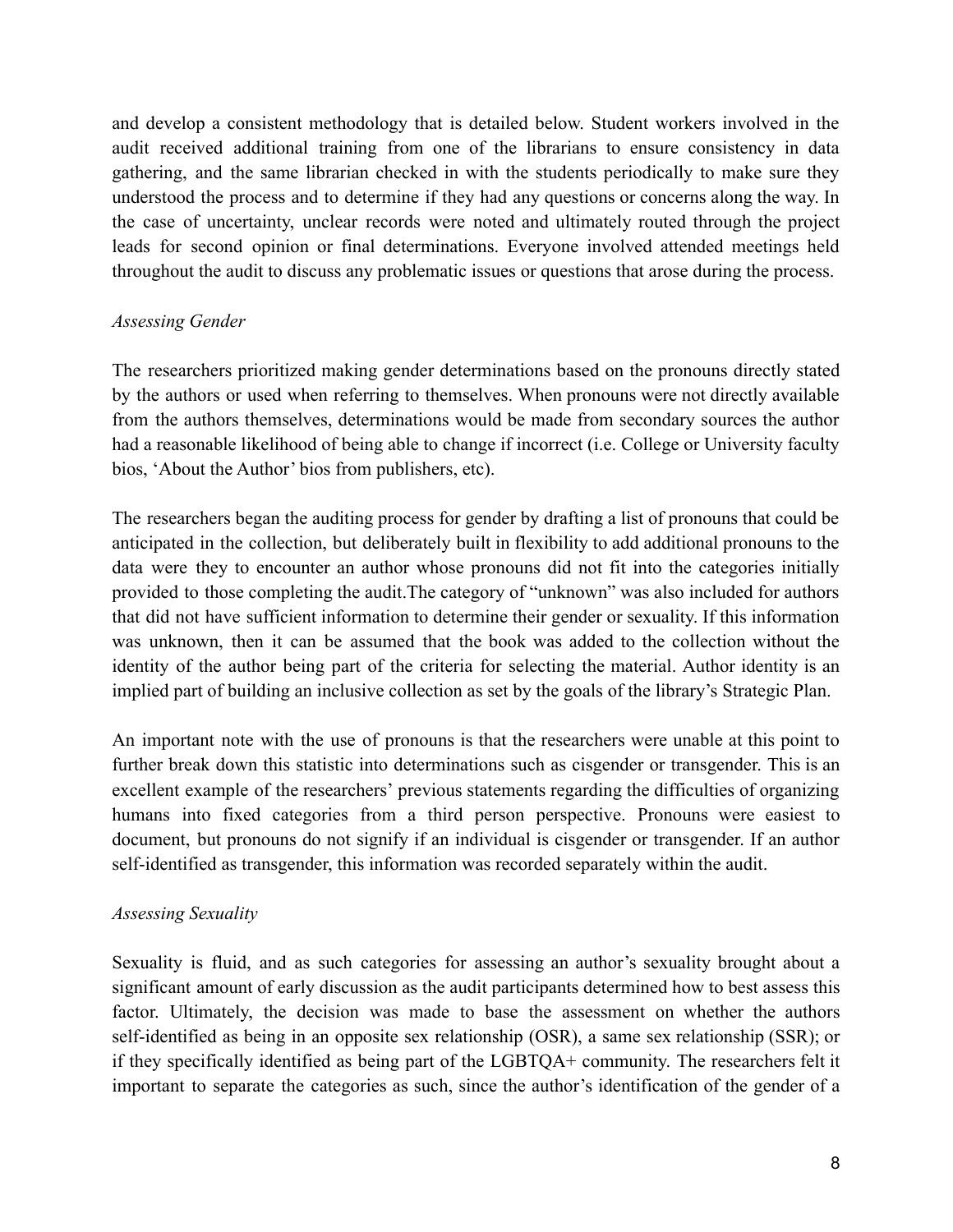single partner does not necessarily indicate what they may consider their overall sexuality to be. Authors were therefore only further categorized into a more specific category (i.e. bisexual, asexual, pansexual), if they specifically self-identified as such. Nevertheless, the majority of authors audited did not indicate if they were in a relationship or how they identified their sexuality, in which case, they were placed in the "unknown" category. If this information was unknown or unavailable, the determination was made that the book was added to the collection without the identity of the author being part of the criteria for selecting the material.

It is important to note that the researchers relied on authors to self-identify in order to be categorized, and a considerable number of authors chose not to provide this information or chose to only indicate their relationship status. With this incomplete information, the possibility of erasure is high within the data - particularly for bixsexual and pansexual authors. OSR and SSR declarations may imply heterosexual or homosexual identities, but individuals in either could easily fall into another sexual identity, hence why the researchers chose not to attempt to further classify beyond the OSR and SSR levels in these instances. This amounts to a considerable limitation in the conclusions that can be reached from the data available for this study.

Additionally, the results did not include any authors that self-identified as heterosexual, despite what the researchers believe to be reasonable assumptions that a large percentage of the authors in the collection are heterosexual. This further amounts to another erasure in the data, as these authors are likely either accounted for in the OSR results or in the 'unknown' category, rather than in a heterosexual category as would have been created if any of the authors had explicitly identified as such.

It is further important to note that the researchers included transgender authors in this section of this audit, despite the fact that transgender is not a sexuality. It is, however, grouped in the broader LGBTQA+ umbrella term. Transgender belongs more accurately in the gender category, however it was unable to be included in this category of the study since the researchers relied on pronouns to assess gender, which as previously stated do not often indicate whether an individual is cisgender or transgender. Meanwhile, transgender authors may prefer to broadly identify as LGBTQA+. Therefore, the researchers made the ultimate decision to keep transgender authors as part of the LGBTQA+ category, despite transgender not being a sexuality.

#### *Accessing Race and ethnicity*

To determine the race and ethnicity of an author, this audit again looked to see if the author self-identified their race and ethnicity in primary sources (their social media accounts, personal websites, blog posts, speaking engagements, or other similar contexts). If they did not self-identify, the audit participants looked for additional contextual clues from secondary sources.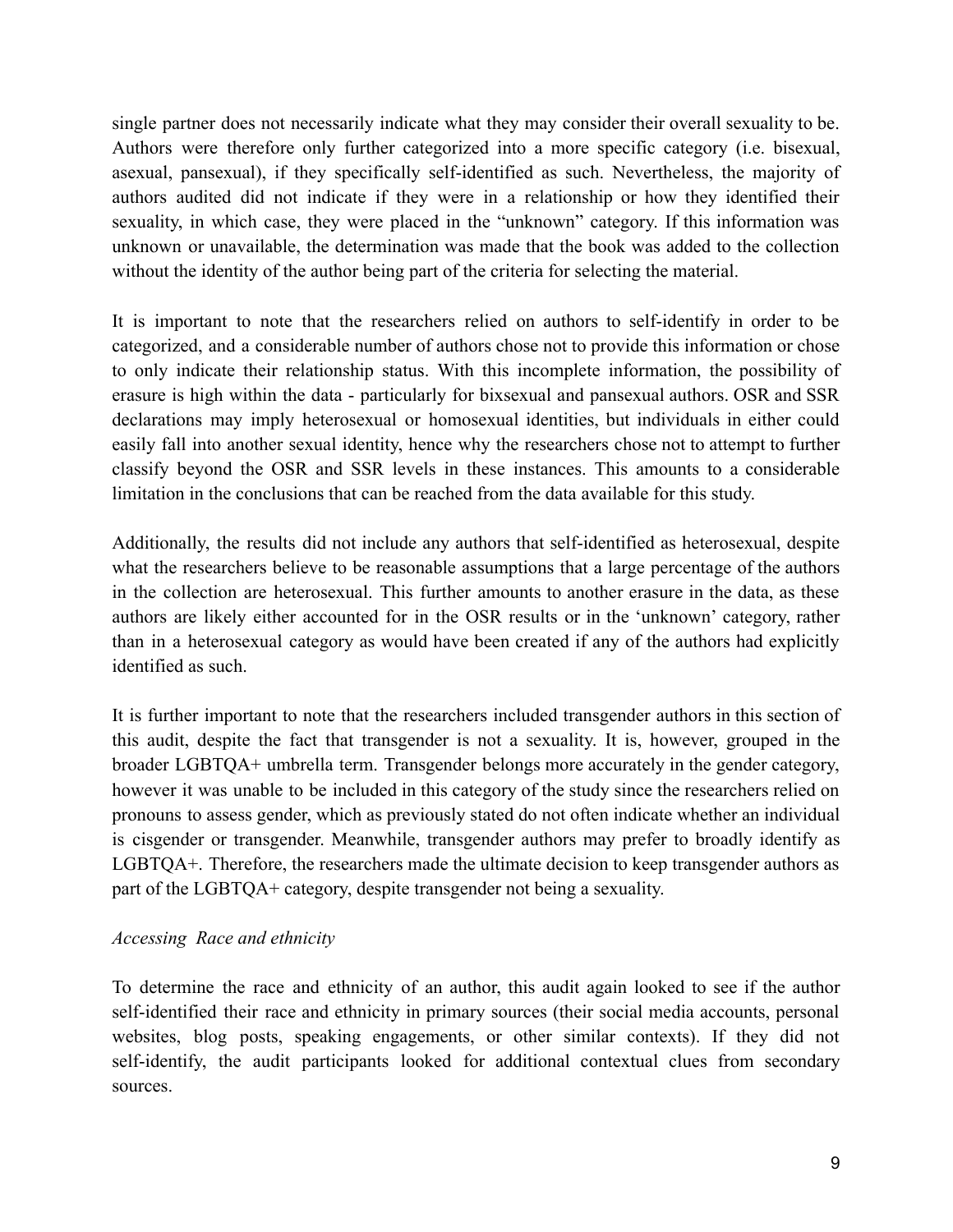As with all of the study categories, the audit participants made sure to not determine race and ethnicity solely from images. Sometimes authors can present as a particular race and ethnicity or gender but may identify as something else. Images are also where user bias would be most prominent, so it was essential that other context would be provided in addition to an image of the author.

The researchers categorized race and ethnicity into the following<sup>5</sup>:

- White (non-Hispanic or Latinx)
- American Indian/ Alaskan Native/ First Nations/ Native American
- Asian/ Native Hawaiian/ Pacific Islander/ South Asian/Southeast Indian
- Black/ Afro-American/ Afro-Caribbean
- Latinx/ Hispanic/ Chicano
- Middle Eastern
- Biracial/ Multiracial
- Unknown

It is important to include biracial and multiracial authors as their own separate category. The experiences of biracial and multiracial authors will be different from all of the other categories included and should be acknowledged for the experiences and perspectives they bring to the collection. A 2015 study by the Pew Research Center about multiracial Americans states that experiences for multiracial people "...differ significantly depending on the races that make up their background and how the world sees them," (Parker et. al, 2015). Pew Research believes that 6.9% of adult Americans identify as multiracial; and according to the Admissions Office at Augustana College, 3.5% of students identified as 2 or more races in 2019. With more students identifying as biracial or multiracial, it is important to specifically acknowledge their identities and experiences.

This audit also included the category of "unknown" for authors that did not have sufficient information to make a decision about their race and ethnicity. If the author was unknown, then it was assumed that the book was added to the collection without the identity of the author being part of the criteria for selecting the material.

#### **RESULTS**

After having set criteria for inclusion in the study, the audit ultimately examined 6,465 books contained within the library's permanent collection. This includes both the general collection and children's books that are owned by the library.

<sup>&</sup>lt;sup>5</sup> The categories used for race and ethnicity, as well as those for gender and sexuality, were adapted from the Lee  $\&$ Low Books survey of diversity in the publishing industry.

https://blog.leeandlow.com/2020/01/28/2019diversitybaselinesurvey/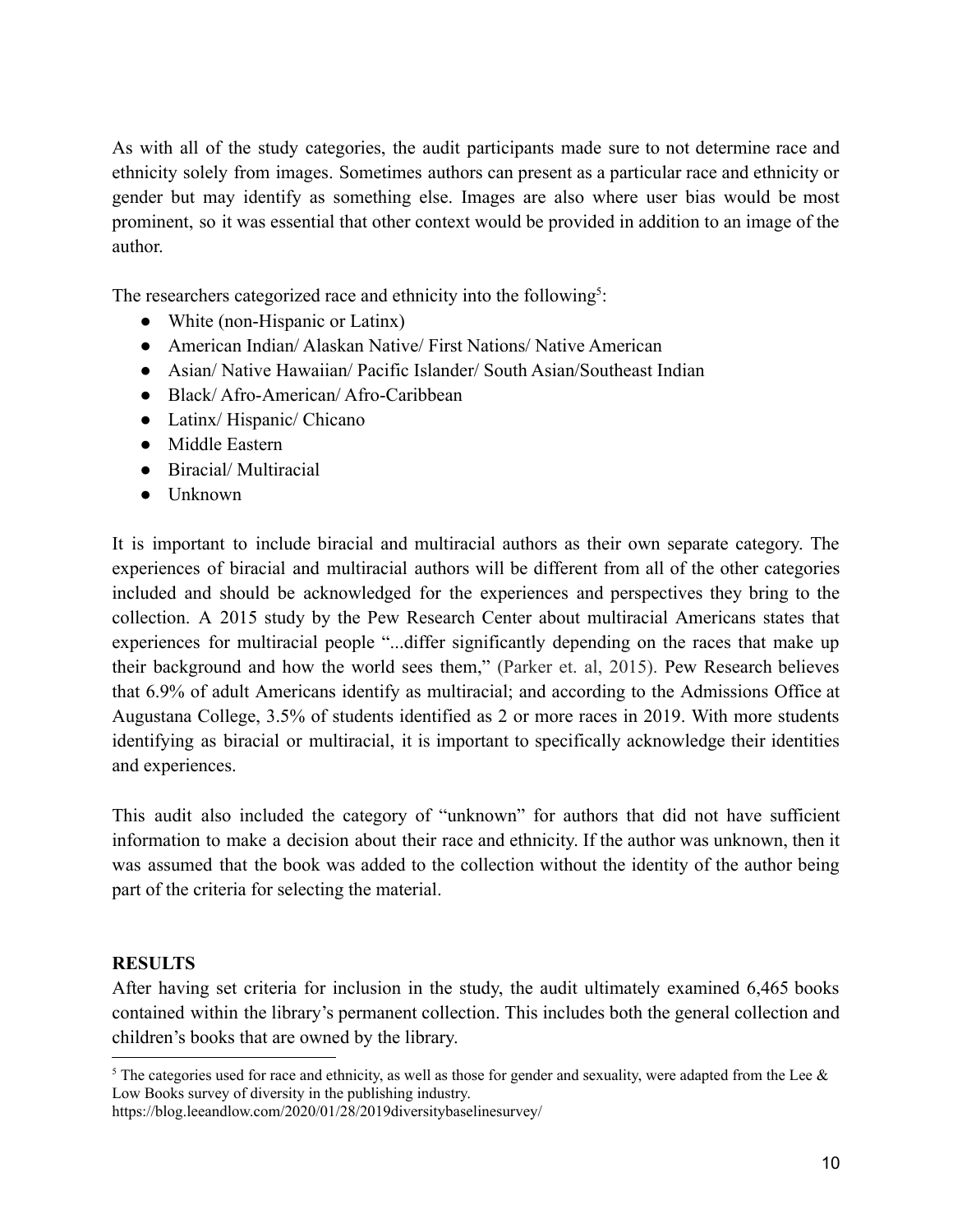Mention of the children's collection is important at this stage as the children's collection often differed from the trends seen in the broader permanent collection of the library; oftentimes representing the most diverse resources the researchers examined. As such, the results below will contain two representations of the data for each category. The first representation will be the total results of all resources audited ( $n = 6,465$ ), and the second will be a side-by-side comparison of the results of the children's collection  $(n = 922)$  versus the rest of the general collection excluding children's resources  $(n = 5,543)$ .

Unless their program of study involves working with children, many, if not most, college students are not likely to make use of the children's collection; and while children's books may have usefulness as academic resources, they are unlikely to be used in research or scholarship at the college. The researchers therefore view the results of the general collection audit minus the children's book collection as the greatest indicator of the distribution of the resources most likely to be accessed and used by students at Augustana.

*Gender*

Of the 6,465 books that fit the criteria for this audit, this audit determined that 4,155 (64.3%) were written by authors with pronouns of he/him.



*Figure 1: Gender Distribution of Authors within the Entire Audited Collection*

A further 2,182 (33.8%) of the resources were written by authors with pronouns of she/her. Just 9 of the authors in the total collection were identified as having pronouns of they/them,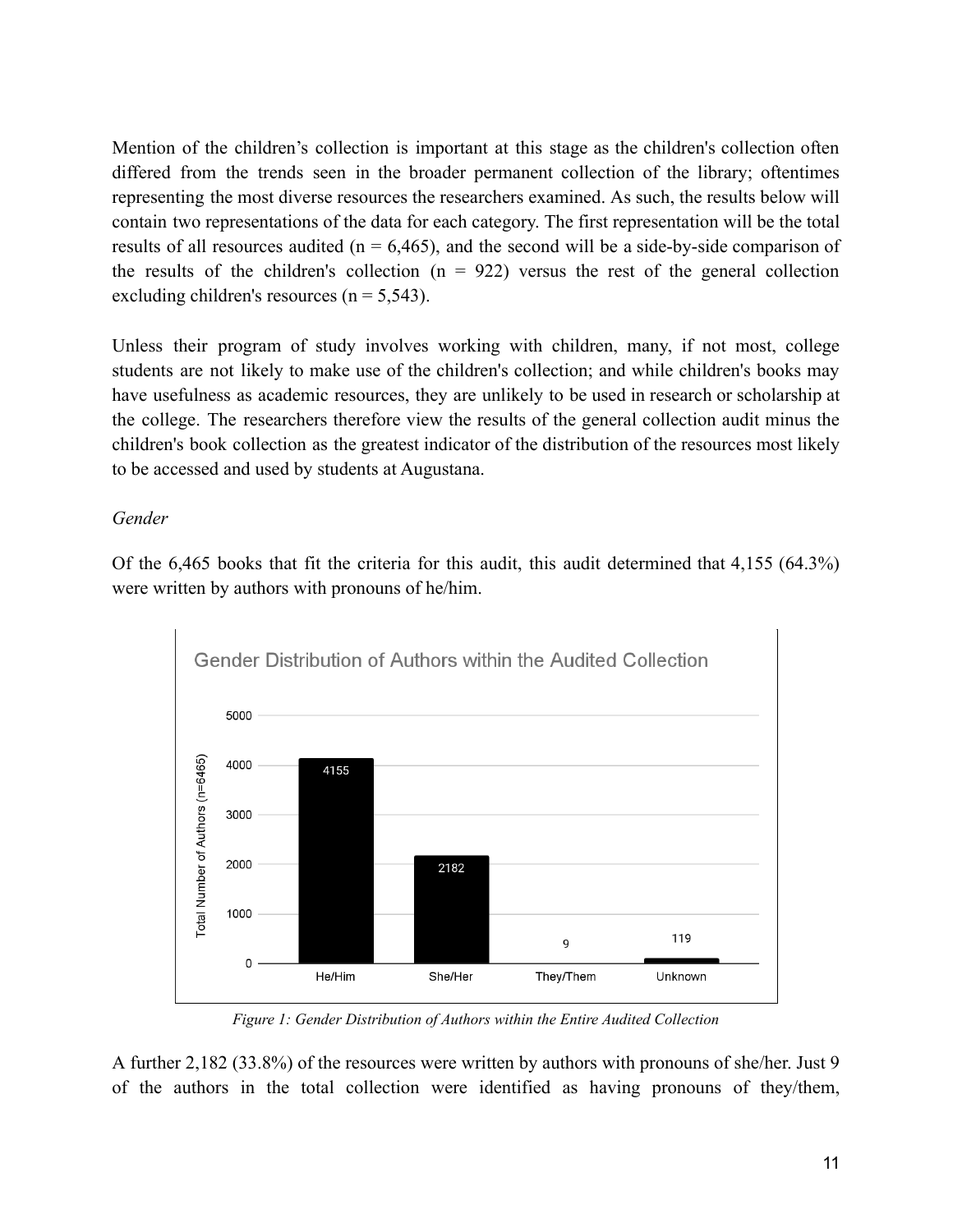representing far less than 1% of the resources audited (0.14%); while a further 119 (1.8%) of the authors were not able to be identified due to insufficient information.



*Figure 2a: Gender Distribution of Authors within the Audited children's Collection at Tredway Library.*



*Figure 2b: Gender Distribution of Authors within the Audited Collection Excluding children's Resources*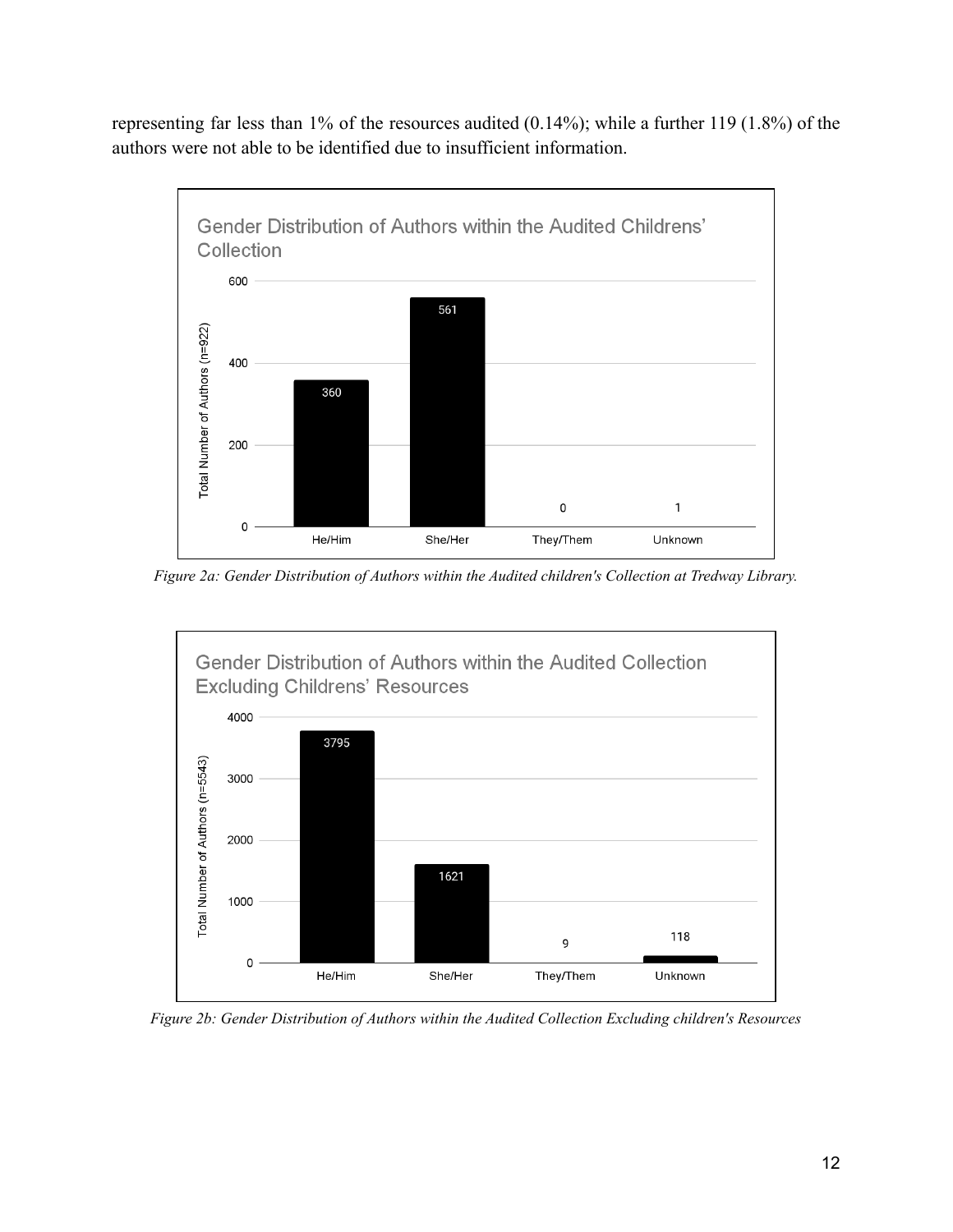The gap between the total number of authors with he/him pronouns and she/her pronouns is lessened slightly by the influence of the children's book collection. The audit found that the children's book collection at Tredway library had significantly more representation of authors with pronouns of she/her than the rest of the collection, with 561 out of 922 (60.84%) authors having she/her pronouns. In comparison, the total number of authors with pronouns of he/him in the children's collection stood at 360 out of 922 (39.04%). However, there were zero authors with pronouns of they/them in the children's collection that were identified in this audit.

Excluding children's books, however, the library's general academic collection consisted of 5,543 items audited, 3,795 (68.4%) of which were written by authors with pronouns of he/him. 1,621 (29.2%) were written by authors with pronouns of she/her. All 9 of the authors identified with pronouns of they/them were in the general collection, representing 0.16% of this collection.

## *Sexuality*

When it came to assessing diversity in the sexualities of the authors in Tredway's collection, there were significantly more authors for whom there was insufficient information. Of the 6,465 books audited, 3,970 (61.40%) were not able to be determined. Of the remaining authors, the audit further found that 2,363 (36.55%) were in an opposite-sex relationship.



*Figure 3: Sexuality Distribution of Authors within the Audited Collection*

A total of 73 (1.13%) authors in the collection self-identified as being LGBTQA+. A further 59 (0.91%) of the authors were in a same-sex relationship, yet did not expressly self-identify as being LGBTQA+. As was the case with the gender distribution of the collection, the children's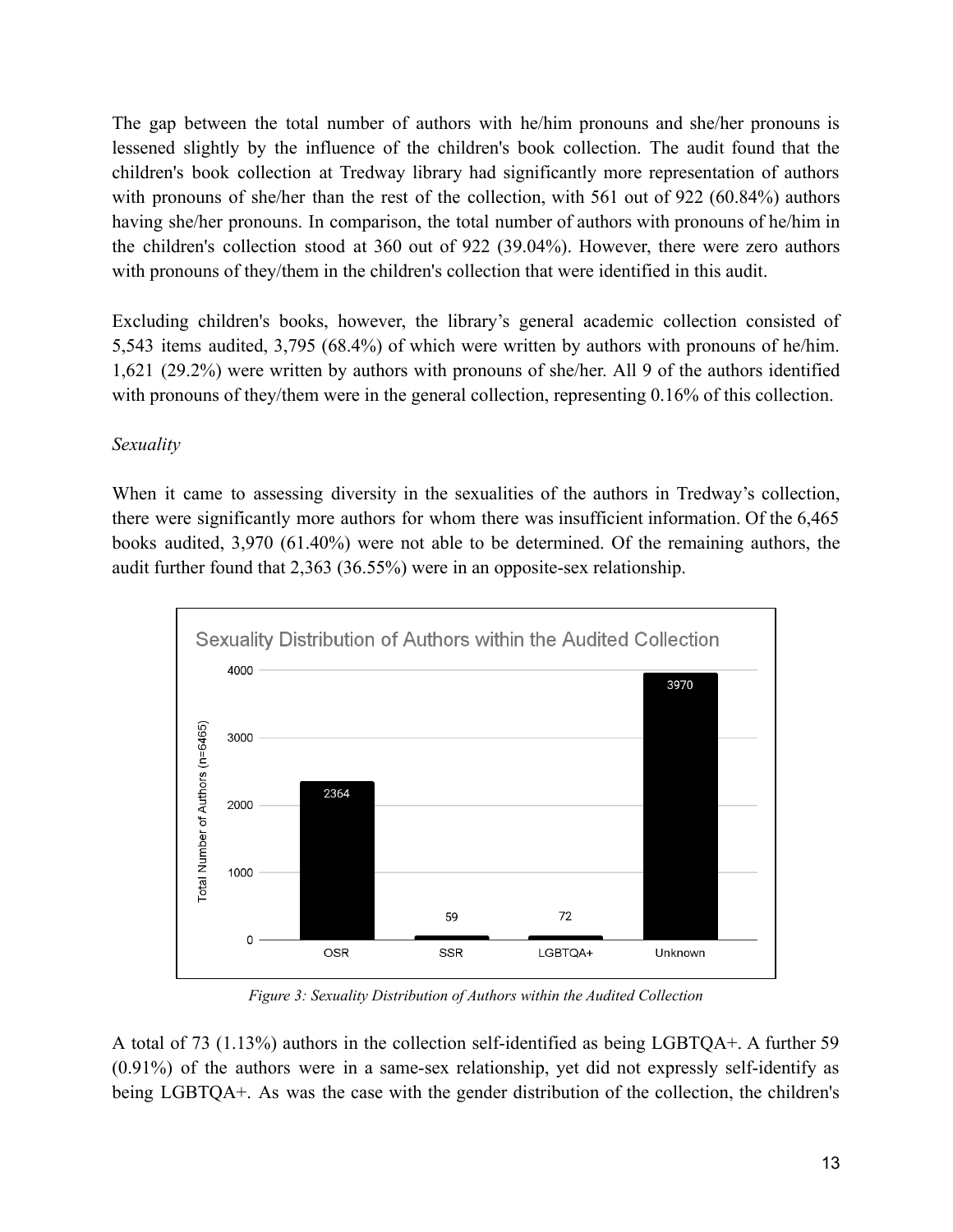books were slightly more diverse than the rest of the general collection, with 17 (1.84%) of the 922 children's authors identifying as LGBTQA+, and a further 15 (1.63%) being in a same-sex relationship without self-identifying as LGBTQA+.



*Figure 4a: Sexuality Distribution of Authors within the Audited children's Collection*

Distribution of Authors within the Audited Excluding Childrens' **Resources** 



*Figure 4b: Sexuality Distribution of Audited Collections, Excluding children's Collections*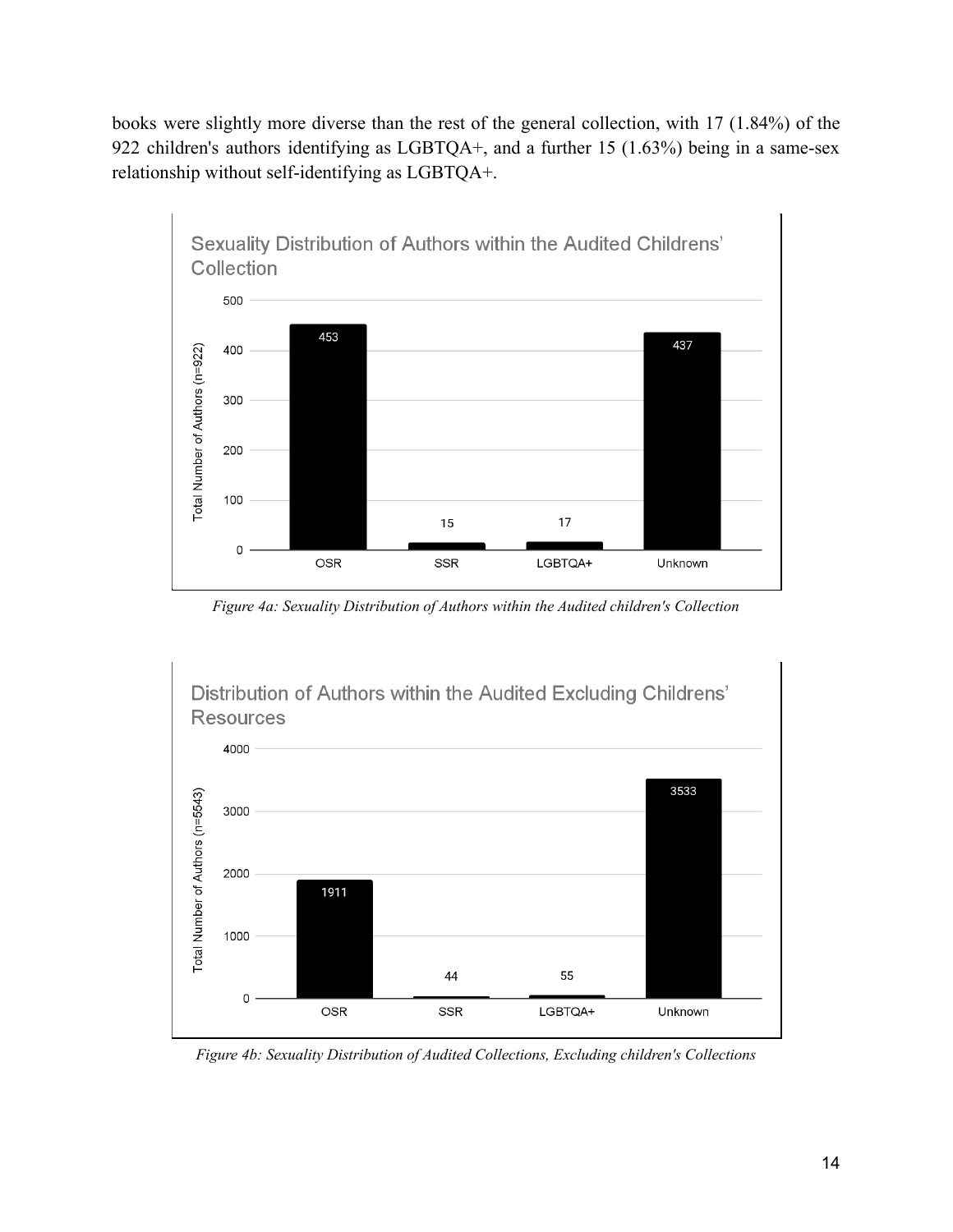There were 922 authors audited within the children's book collections, 437 (47.40%) were unable to be determined. A further 453 (49.1%) identified an opposite-sex relationship, while just 15 (1.63%) identified a same-sex relationship. A further 17 (1.84%) identified as LGBTQA+.

Excluding the children's resources from the totals, the data showed that 3,533 (63.7%) of the 5,543 remaining authors were unable to be determined, while a further 1,910 (34.5%) of the authors were in opposite-sex relationships. Just 56 (1.0%) of the authors in the rest of the general collection identified as  $LGBTQA+$  and an additional 44 (0.8%) of the authors were in same-sex relationships without this further self-identification.



*Figure 5: Distribution of LGBTQA+ Authors in Audited Collection*

In considering the 73 LGBTQA+ authors in the total collection, 15 (0.23% of total) identified as lesbian and 30 (0.46% of total) identified as gay. There were 9 (0.14% of total) bisexual authors. There were 5 (0.08% of total) transgender authors. Additionally, there were 11 (0.17% of total) authors who identified as queer.

#### *Race and Ethnicity*

Of the 6,465 books audited in this study, the study found that 4,615 (71.38%) were written by white, non-Hispanic or Latinx authors. Meanwhile, 865 (13.38%) were written by Black, Indigenous, People of Color (BIPOC), biracial, or multi-racial authors. A further 985 (15.24%) of the authors were unable to be determined due to insufficient information.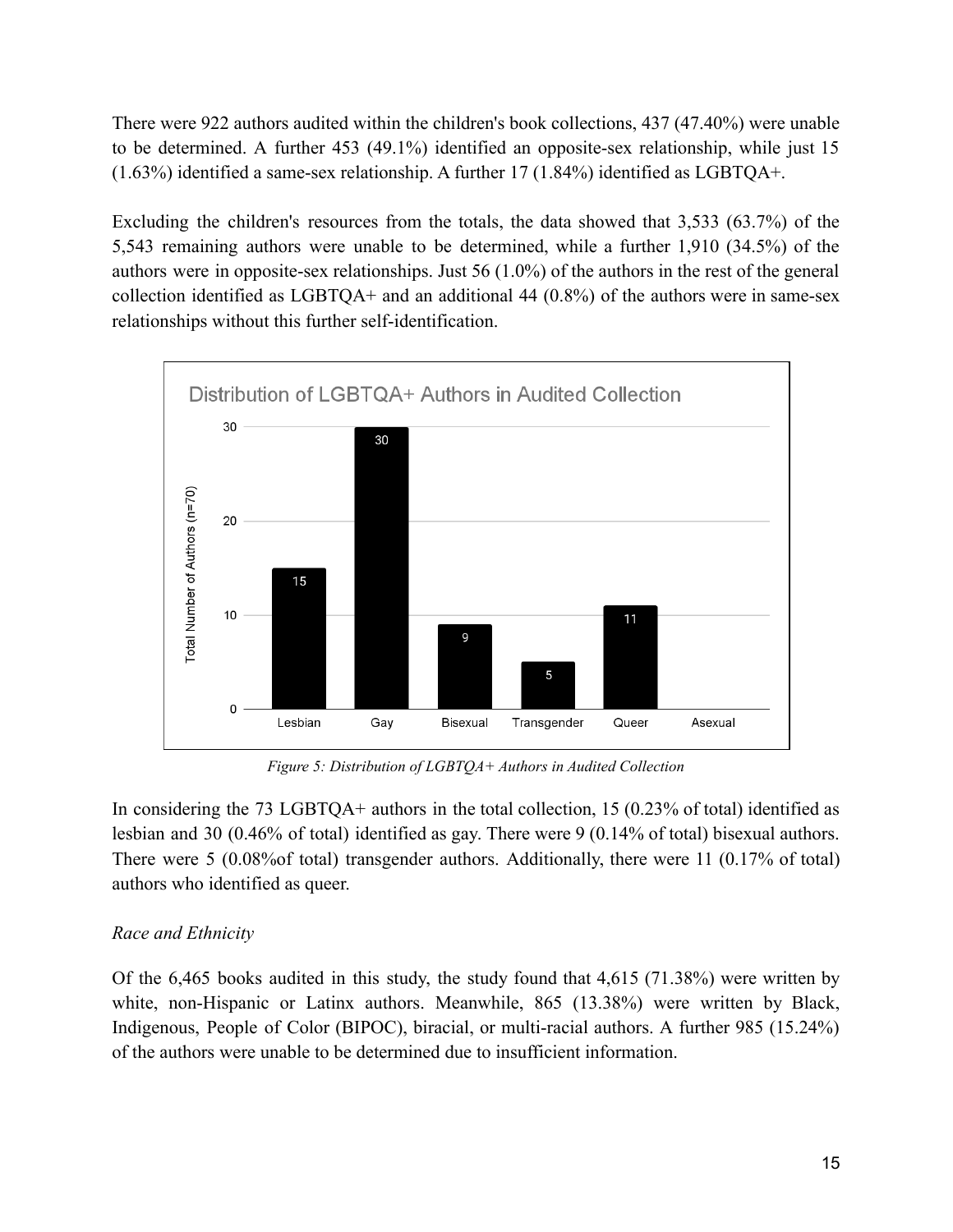

*Figure 6: Race / Ethnic Distribution of Authors within the Audited Collection*

As was the case with the rest of the collection, the children's resources were far more diverse than any of the other resources the researchers examined. Of the 922 children's resources contained within the previous total, 566 (61.39%) were written by white, non-Hispanic or Latinx authors. However, 205 (22.23%) were written by BIPOC, biracial, or multi-racial authors - a significantly larger percentage than in the general collection. Meanwhile, a further 151 (16.38%) of these authors were unable to be determined.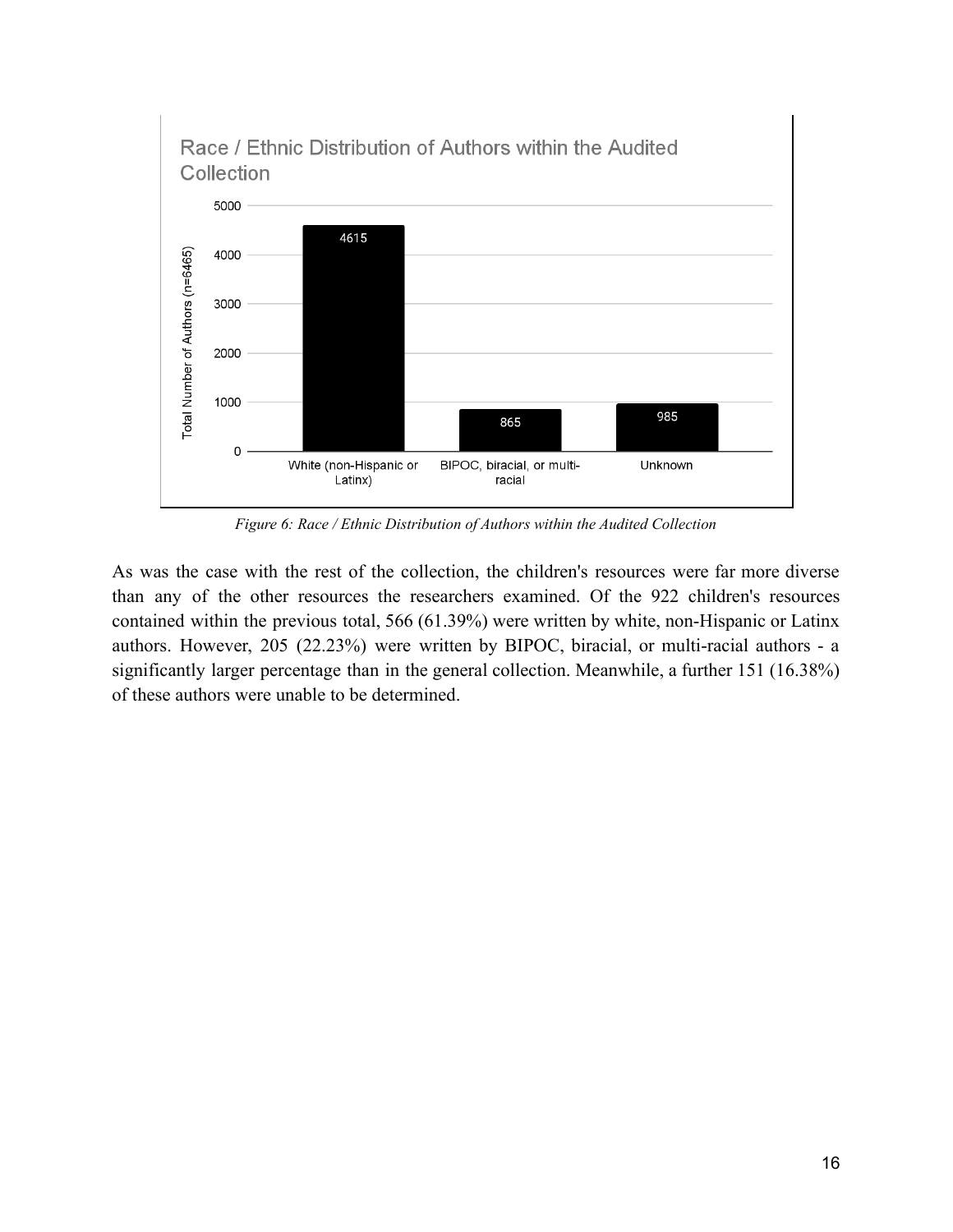

*Figure 7b: Race/ Ethnicity Distribution of Authors within the Audited Excluding children's Resources*

Excluding the children's resources from the general collection then, the study found that 4,049 (73.05%) of the 5,543 remaining resources were written by white, non-hispanic of latinx authors; while 660 (11.91%) were written by BIPOC, biracial, or multi-racial authors. 834 (15.05%) were unable to be determined.



*Figure 8: Distribution of BIPOC, Biracial, and Multi-Racial Authors within Audited Collections.*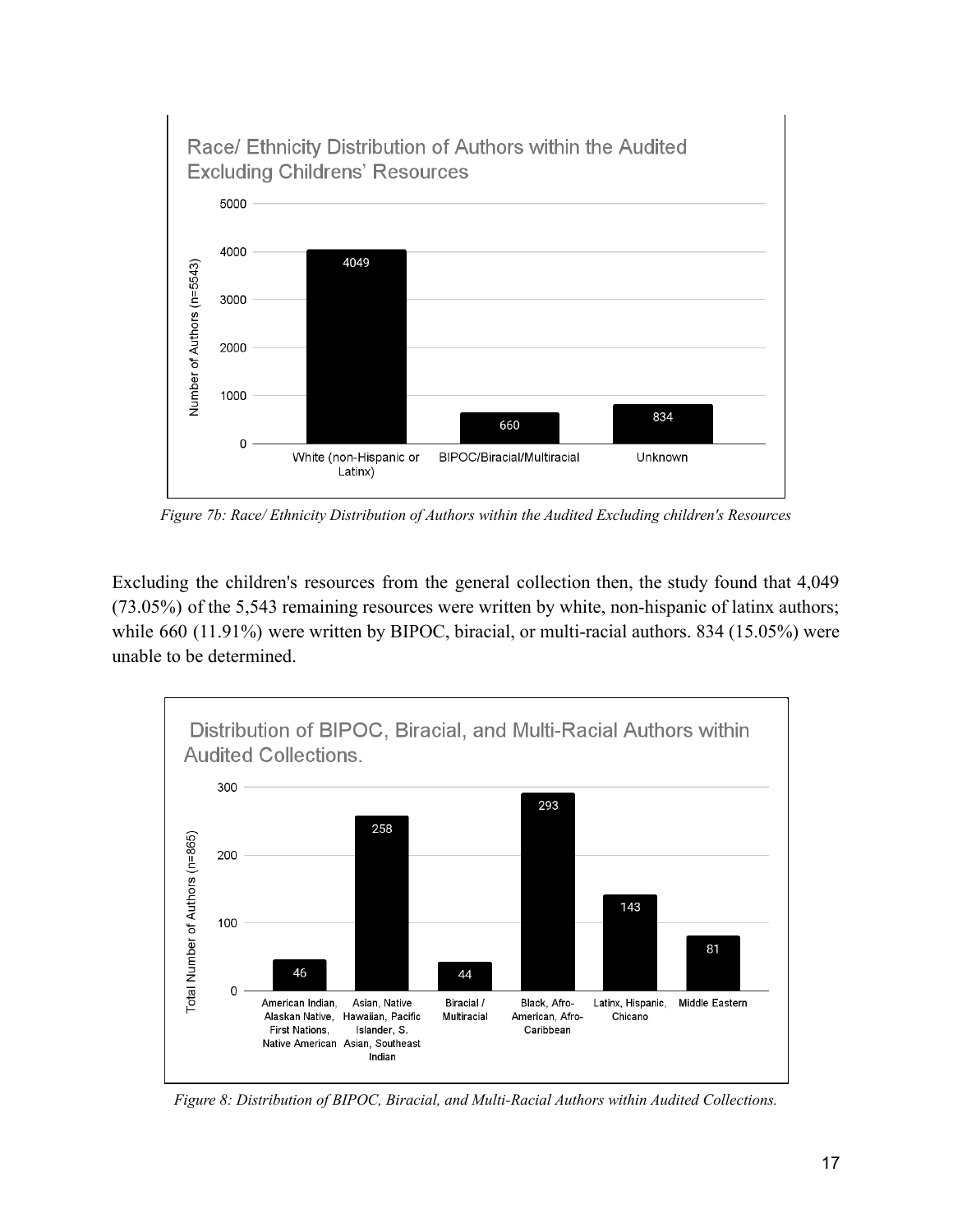Taking the total collection's 865 (13.38%) BIPOC, biracial, or multi-racial authors into consideration, the researchers further sought to determine the distribution of the voices within this incredibly broad category to determine which perspectives were best or least represented in Augustana's collection. The study's distribution found that 293 (4.53% of collection) of the works audited were written by Black, Afro-American, or Afro-Caribbean authors; while a further 258 (3.99% of collection) were written by Asian, Native Hawaiian, Pacific Islander, S. Asian, or Southeast Indian authors.

There were 143 (2.21% of collection) resources in the collection written by Latinx, Hispanic, or Chicano authors; while a further 81 (1.25% of collection) were written by Middle Eastern authors. Works by American Indian, Alaskan Native, First Nations, or Native American authors numbered just 46 (0.71% of collection) in the collection; while works by Biracial or Multi-racial authors numbered 44 (0.68% of collection) of the collection.

# **TREDWAY LIBRARY'S WORK POST-AUDIT**

The report identifying resources in the Augustana College library physical collection was first created on December 15, 2020. The diversity audit was completed between January and May of 2021. However, over the course of that time, Augustana librarians were continuing to purchase new materials for the library's collections, while simultaneously having their attention on this project. As such, the researchers thought it would be valuable to separately assess the distribution of the resources added since the start of this project, bearing in mind recent efforts by Augustana librarians to develop more diverse inclusive collections.

When taking into account the same criteria that was used to audit the original report, a total of 193 books were added to the collection between January and May of 2021 (for Augustana College, the spring semester ends in May).

#### *Gender*

Of the 193 newly added books, the study found that 101 (52.33%) were written by authors with pronouns of he/him, while 91 (47.15%) were written by authors with pronouns of she/ her. Just 1 (0.52%) of the resources added was written by an author with pronouns of they/them. This represented a considerably higher percentage of authors using the pronouns of she/her than in the original audit - approximately 13.35% higher. The percentage of authors using they/them pronouns was slightly higher in the new resources than in the original audit - approximately 0.38% higher.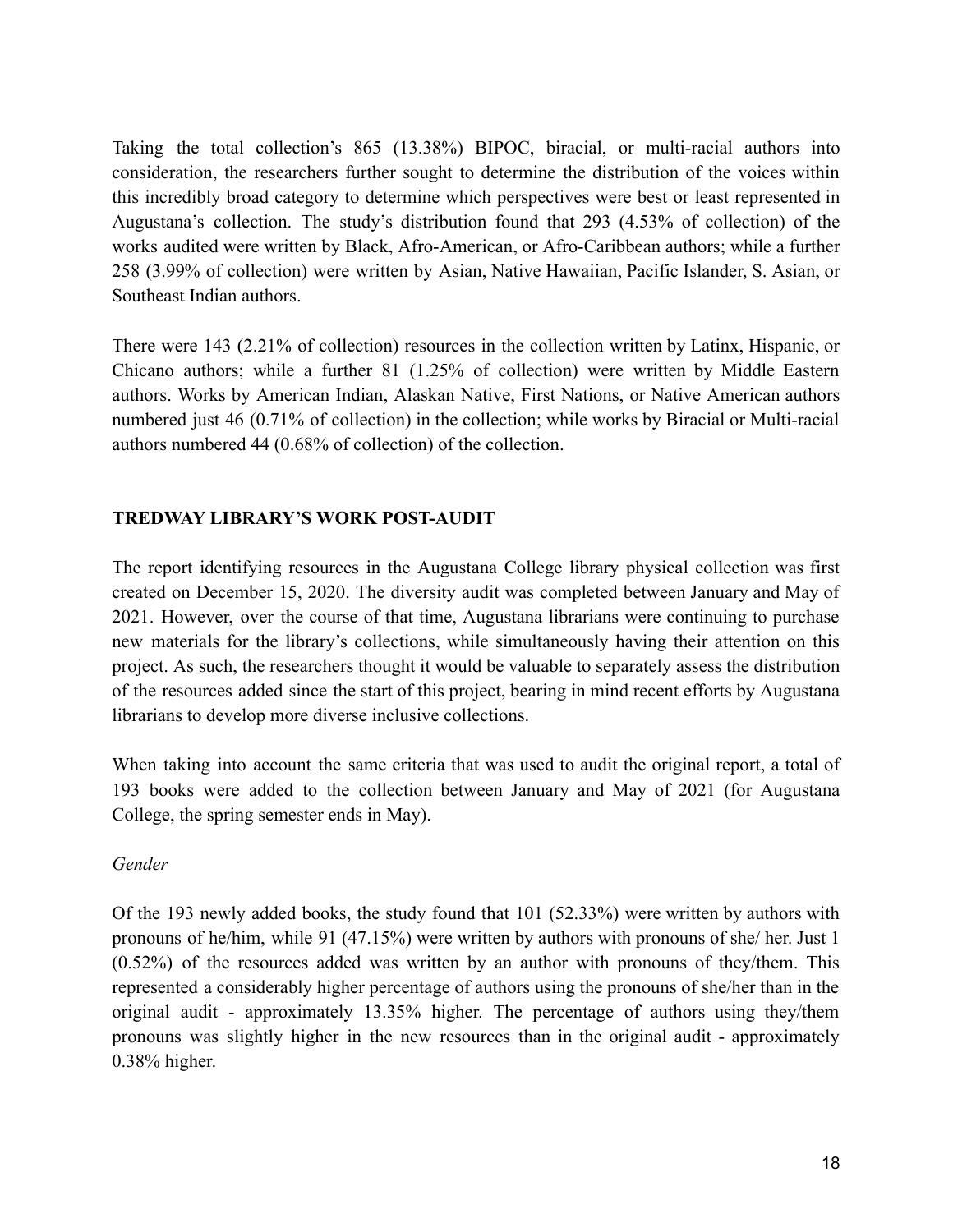#### *Sexuality*

As was the case in the larger audit, when it came to assessing diversity in the sexualities of the authors in newly acquired resources, there were still significantly more authors for whom the researchers had insufficient information. Of the 193 books added since the start of the audit, 107 (55.44%) were unable to be determined. A further 80 (41.45%) were in opposite-sex relationships.

5 (2.59%) of the works recently purchased were by authors who identified as LGBTQA+, with 1 (0.52%) of the additional resources being written by an author in a same-sex relationship. Of the authors who identified as LGBTQA+, 3 (1.55%) identified as queer, while one author identified as gay (0.52%) and another is transgender (0.52%). The total percentage of authors identifying as LGBTQA+ was only slightly higher than in the original audit.

#### *Race and Ethnicity*

Of the 193 books added, 106 (54.92%) were written by white, non-hispanic or latinx authors. Meanwhile, 76 (39.38%) were written by BIPOC, biracial, or multi-racial authors. A further 11 (5.70%) were unable to be determined due to insufficient information.

On the whole, the total representation of BIPOC, biracial, or multi-racial authors rose significantly in this time period - by as much as 12.01%. Of the 76 works written by BIPOC, biracial, or multi-racial authors, 49 (25.39% of total) were written by Black, Afro-American, or Afro-Caribbean authors. 9 of the resources (4.66% of total) were written by Asian, Native Hawaiian, Pacific Islander,, S. Asian, or Southeast Indian authors. 7 of the resources (3.63% of total) were written by biracial or multi-racial authors. There were a further 5 resources (2.59% of total) by American Indian, Alaskan Native, First Nations, or Native American authors; and a further 5 resources (2.59% of total) by Latinx, Hispanic, or Chicano authors. There was just 1 (0.52% of total) resource written by a Middle Eastern author.

#### **DISCUSSION**

The results of this diversity audit were intended to help librarians develop a better understanding of whose voices and perspectives are represented in Tredway Library's collections and whose voices may be missing and/or underrepresented. The results were intended also to provide insight as to whether or not the library was meeting the goal of its Strategic Plan regarding building an inclusive collection.

In order to answer this core question, we sought to compare the distribution of the voices in the collection to the U.S. population as a whole, using U.S. Census data from 2019. Census data is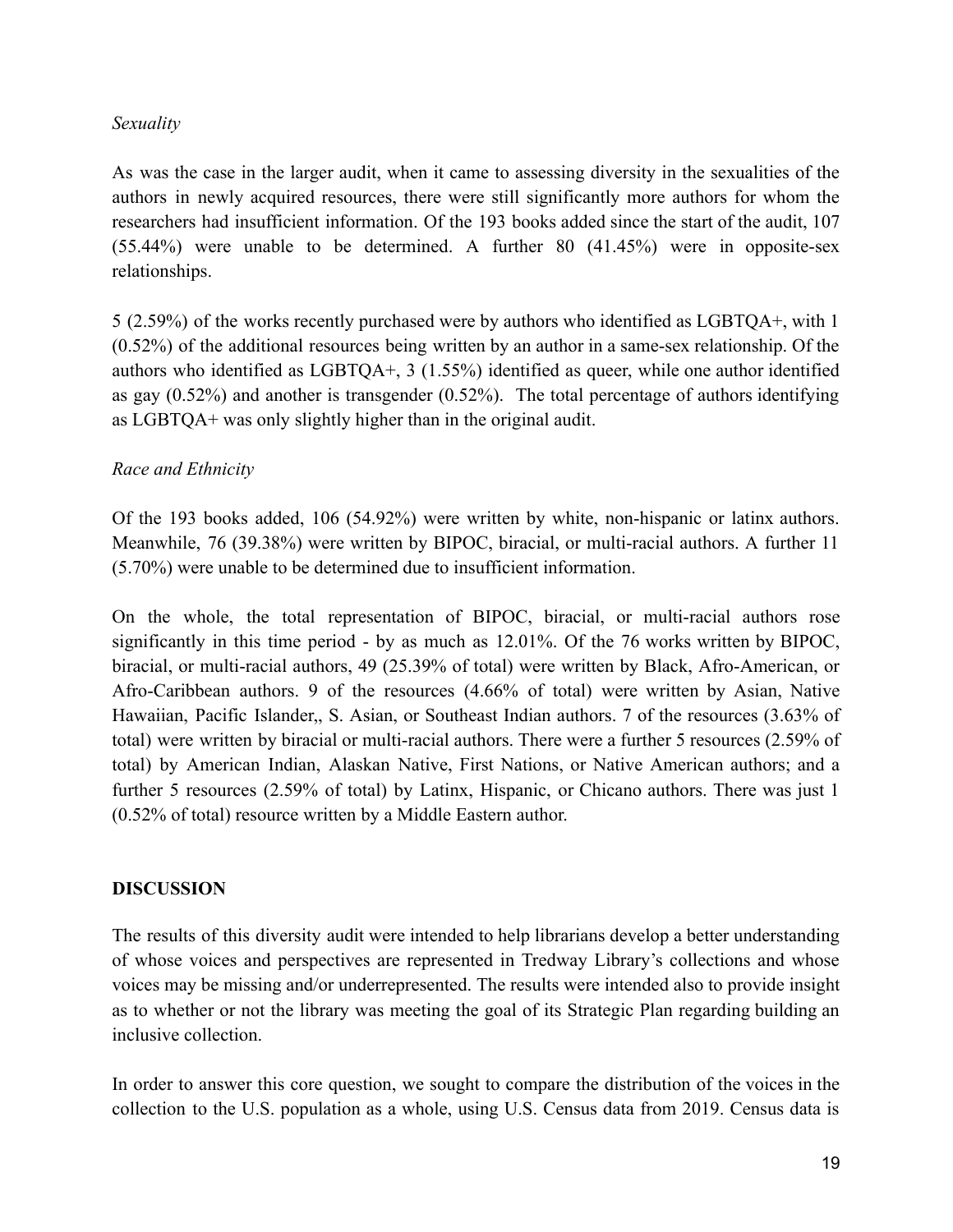not a direct or accurate overview to the U.S. population since it undercounts the Black and Latinx or Hispanic populations (Wang, 2019), as well as excludes certain populations such as Middle Eastern; however, it can give us a point of reference to see if the library's collections approximately align with the nation's population. We chose not to compare to Augustana College's population because the researchers wanted the collection to be reflective of the society that many of the Augustana students would interact with after their college experience.

Nevertheless, Census data from 2019 shows that 60.1% of the U.S. population were White, non-Hispanic or Latinx; 18.5% identified as Hispanic or Latinx; 13.4% of the population identified as Black or African-American; 6.1% as Asian, Native Hawaiian and Other Pacific Islander; 2.8% as two or more races; and 1.3% as American Indian and Alaskan Native. Middle Eastern is not a category identified in the U.S. Census.



*Figure 9: Tredway Library's Race and Ethnicity Distribution Compared to U.S. Population (U.S. Census, 2019)*

Census data at this time does not include information about a person's sexuality. Nor does it contain information about gender beyond a binary of male or female. An equal comparison between U.S. Census data and Tredway Library's collections cannot be made for this data. Nevertheless, the data shows that White, non-Hispanic and Latinx authors are overrepresented in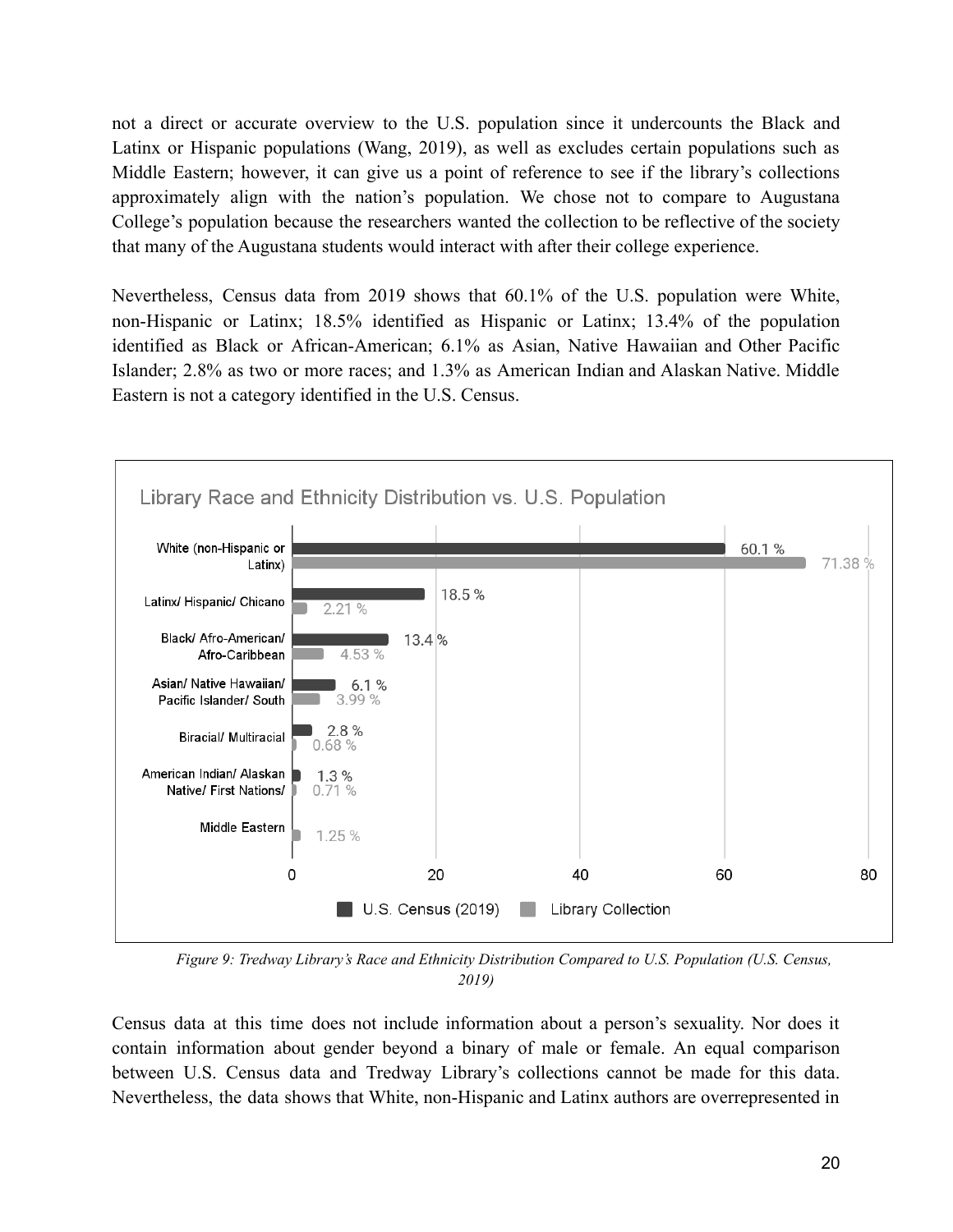Tredway Library's collection compared to national populations. This was the only category in which Tredway's collection was equal to or higher than the national average.

In terms of collection development, this information provides data to help guide collection development priorities for the future. It provides a general overview of the distribution of voices within the collection, and an avenue for determining which areas need more representation and attention. However, this data is helpful not only for collection development, but also with other components of librarianship - such as instruction and outreach. Students are expected to research the authors of works they cite in their research, and libraries strive for students to enter the library and view the books in the physical spaces of the library. The availability of a variety of inclusive physical books, ebooks, periodicals, databases, zines, and more, can all contribute to a student's sense of belonging on their college campus and within the library; especially as faculty and librarians emphasize the importance of using authoritative and credible library resources in assignments and research. If underrepresented students do not see resources written by authors from similar backgrounds or identities to their own, it is implied that their voices and experiences are not viewed as authoritative and credible; therefore, the authors of these materials do not belong in an academic library. It also helps to ensure that a variety of voices are present from these variety of backgrounds and identities, since one voice alone will not necessarily speak for every person who shares that identity or who comes from a similar background.

Diversity, Equity, and Inclusion (DEI) work should not be done once, but instead woven into every part of librarianship. A diversity audit is just one example of this work, but it is one that can help continue to shape the library's DEI work in all facets of librarianship. Audits such as these lead to one fundamental question: How do libraries do better now and into the future?

# *Seeking Input from Outside of the Library*

It is not a secret that both publishing industries and libraries are largely homogeneous spaces. In a 2019 survey of the publishing industry, 76% of the respondents identified as white, 74% identified as cis women, and 81% identified as heterosexual (Lee and Low Books, Jiménez, and Beckert, 2020). Meanwhile, according to the Department for Professional Employees (DPE), "Just over 83 percent of librarians identified as white in 2020," and "women accounted for 83.2 percent of all librarians," (DPE 2021). There is a severe lack of diversity in race and ethnicity, gender, and sexuality. As the report from Lee and Low Books so aptly stated, "The people behind the books serve as gatekeepers, who can make a huge difference in determining which stories are amplified and which are shut out."

The lack of diversity within both the publishing industry and libraries plays a major role in which books are published and which books are freely provided to the public via libraries. It is a system that has historically been responsible for the exclusion of marginalized voices; and often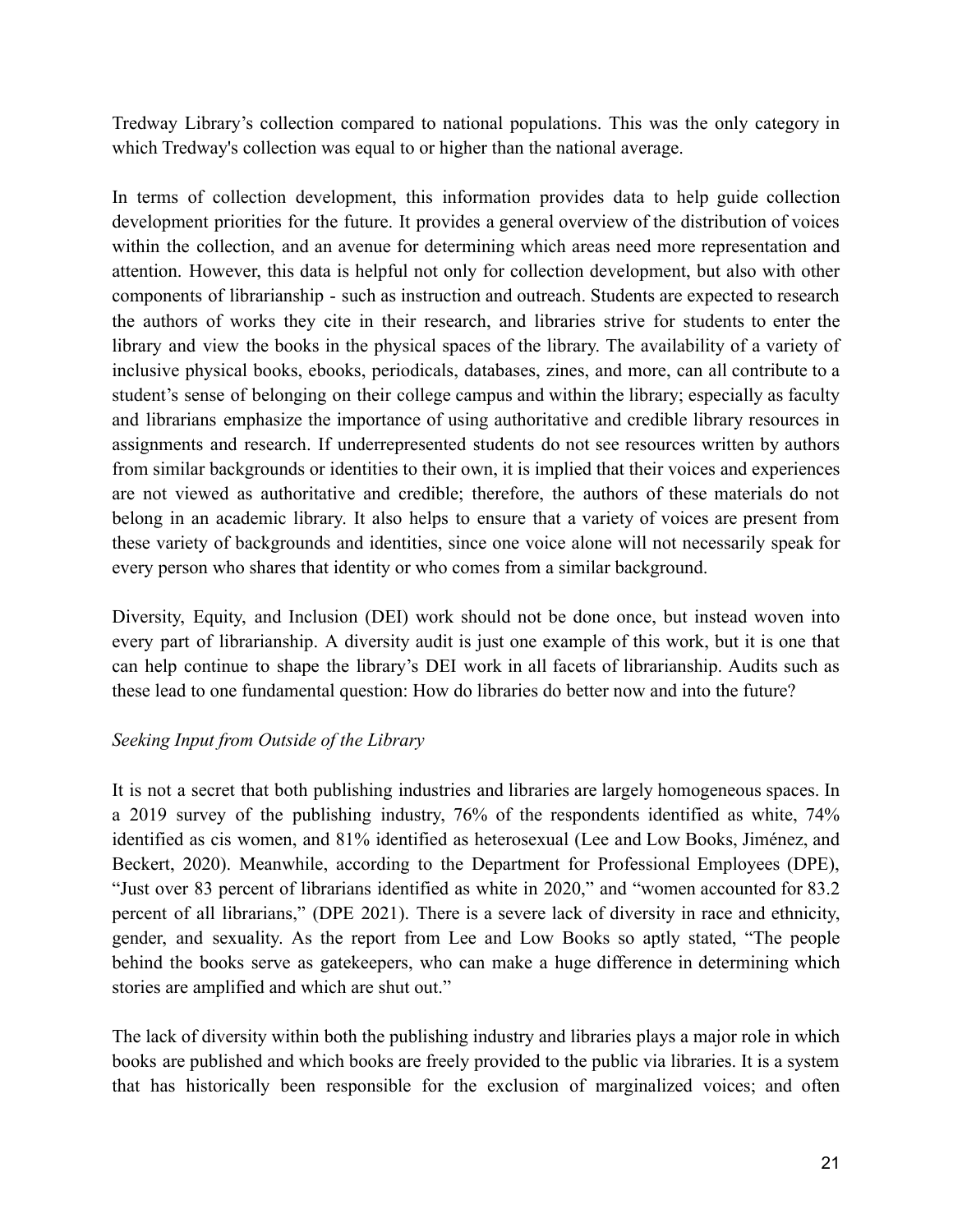continues to do so. Audits such as these demonstrate how vital it is to look beyond these largely homogeneous spaces, and to especially seek input from within the communities whose voices librarians are seeking to include in library collections. Librarians need to actively seek out materials recommended by and from within these communities

Social media alone provides ample opportunity to connect with these communities and to share resources, whether it be through diverse authors reading lists, hashtags on Twitter, connecting with diverse-owned bookstores, etc. In addition to this, academic libraries also need to be connecting directly with their students, campuses, and even the broader external community beyond their colleges and universities to ensure that they are seeking input from the people who know best what voices they need to see in the collections - the patrons themselves.

## *Collection Development Policies*

Connecting with communities can help establish new directions for library DEI efforts but developing more robust collection development policies and practices can take these efforts a step further. It is not uncommon for collection development policies to contain DEI language that aims to ensure that multiple voices are consistently included in a library's collection. Several libraries either have diversity statements in their collection development policies; some examples are University of Maryland, San Diego State University, University of San Francisco, University of Northern Iowa, Columbia University, and Simmons University.

It is important to go beyond developing policies that contain DEI language and also take steps to ensure that these policies translate into measurable, accountable practices. Undertaking annual reviews of items purchased in a single academic year is one way to ensure that goals have been met regarding the distribution of the voices in the collection. Tredway Library is making it standard practice to record this data when cataloging new items, so that reports can be generated annually in the library's ILS. Other measurable ways to develop DEI practices related to collection management are to actively seek out community input on what is included in their library collection, as well as to look closely at things like deselection criteria for books by underrepresented authors. It is often common practice to look into things like circulation count for weeding of books from a collection. Books written by underrepresented authors may benefit from special consideration within these standard practices.

Ultimately, it is important to consider where librarians go to select materials to include in the library. Tools such as Choice Reviews and similar sources, library vendor recommendations, and more, are all commonly used for acquisition purposes and can be sources of valuable content for library collections. However, it is especially important to look outside of mainstream resources such as the ones mentioned. Tools such as Twitter are essential when considering new materials to add, in particular with fields that are predominantly white (i.e. STEM). Simply using Twitter's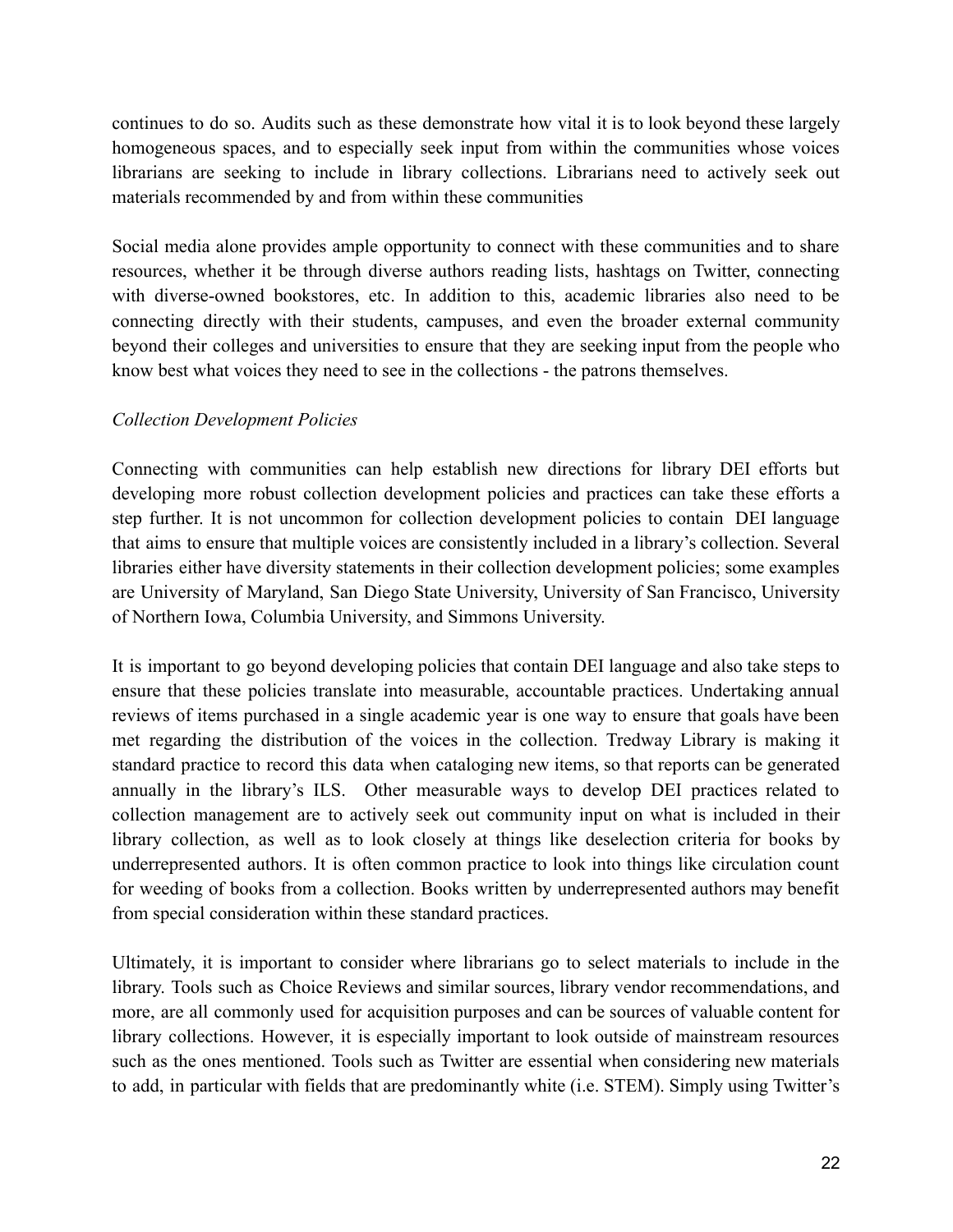Advanced Search feature to search in hashtags such as #blackinSTEM or #lgbtSTEM for recommended resources can be an easy way to discover resources outside of commonly used, homogeneous sources.

#### *Assessment*

Without assessment, it is impossible to quantify if libraries are meeting the library's goals. Audits such as this help us look critically at individuals' actions within a system that has always been inherently marginalizing. Reviewing collections and addressing the lack of inclusivity is something that takes time, intentionality, constant effort, and a willingness to see and improve upon one's own shortcomings; and must be incorporated into regular collection development workflows. Setting measurable DEI collection development goals to accomplish each year -- and assessing regularly to see if the goals have been met in a satisfactory way -- is the only way to determine if goals are being met and if these critical processes are successfully occuring. Assessment should not be viewed as a punishment, but rather as a way for growth and as a way to hold yourself accountable.

#### **CONCLUSION**

This audit provided Tredway Library with data representing what voices were present in its print, permanent, book collection at the end of the fall semester of 2020. The audit has shown a clear need for intentional collection development efforts to continue to build a more diverse and inclusive physical library collection at Augustana College. The authors see this work as an opportunity to ensure that students have access to materials that portray multiple perspectives and experiences, and that students see that all voices are considered equally valid. The book purchases made during the five months when the diversity audit was in progress show that with intentionality in acquisitions, as well as DEI language in the collection development policies and strategic plans, the overall distribution of voices in the collection can be improved upon.

The work done at Augustana College is only one way to conduct a diversity audit. Other libraries can adapt the audit to better fit their goals, collections, and target audience. All libraries should closely examine what is in their library's collection, what their collection priorities are, and adapt the current processes, policies, and plans to address the gaps and concerns of their library's collection and services. In this way, libraries can take one step towards creating a more inclusive space.

#### **ACKNOWLEDGMENTS**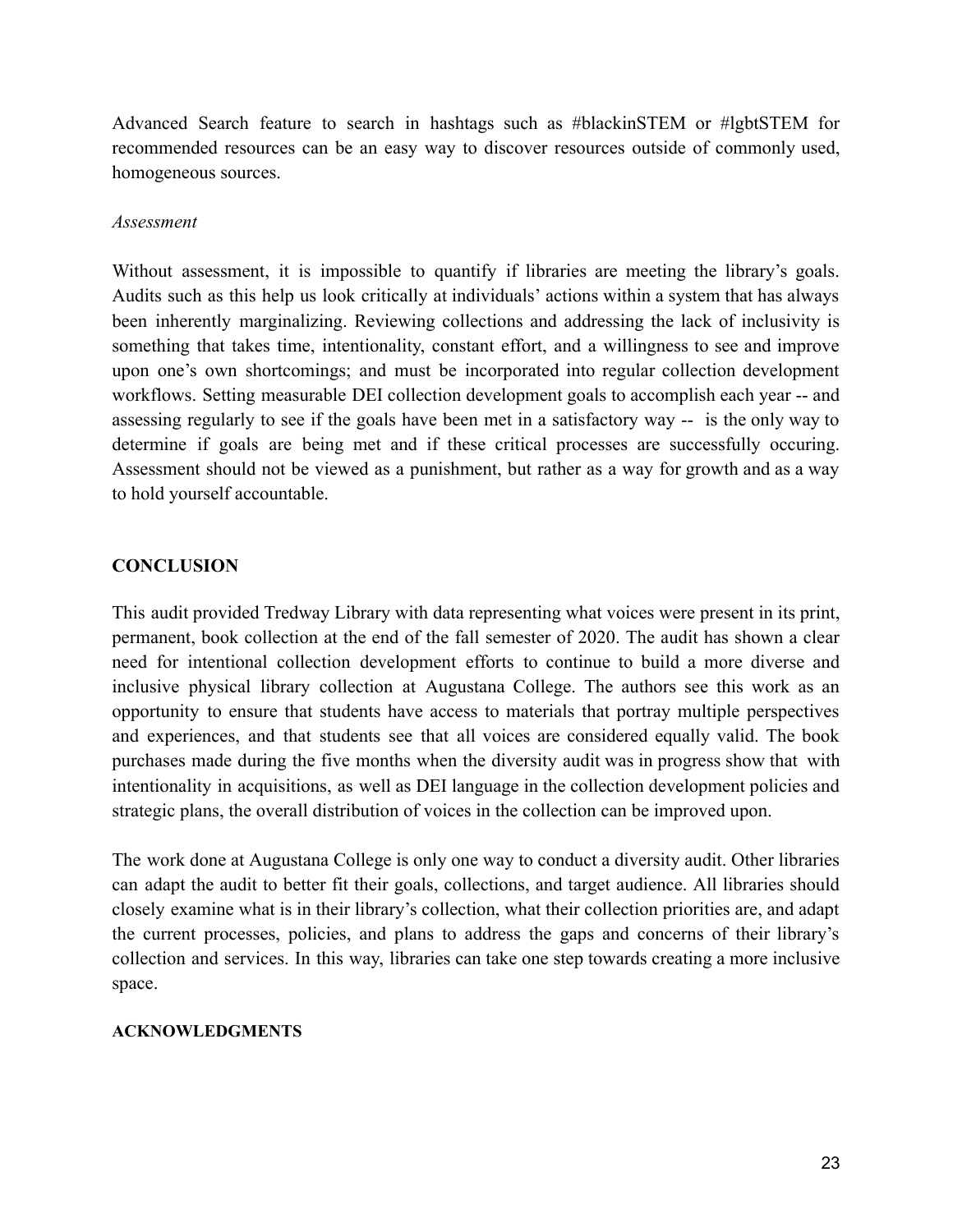The authors of this article want to express thanks to the librarians and student workers of Tredway Library, Augustana College, who assisted with the diversity audit. It was a group effort, and the care, thought, and willingness to address our biases and gaps, made this possible.

# **SUPPLEMENTAL MATERIALS**

For more helpful tips and information, consult Tredway Library's Diversity Audit Toolkit: <https://digitalcommons.augustana.edu/libscifaculty/14/>**.**

#### **REFERENCES**

Bogan, Kelsey. "Diversity Audit: A Practical Guide." *Don't You Shush Me* (blog). June 15th, 2020. <https://dontyoushushme.com/2020/06/15/diversity-audit-a-practical-guide/>.

Ciszek, Matthew P. and Courtney L. Young. 2010. "Diversity Collection Assessment in Large Academic Libraries." *Collection Building* 29 (4): 154-161. doi: 10.1108/01604951011088899.

García, Susan A. Vega. 2000. "Racial and Ethnic Diversity in Academic Library Collections: Ownership and Access of African American and U.S. Latino Periodical Literature." *The Journal of Academic Librarianship* 26 (5): 311-322. doi: 10.1016/S0099-1333(00)00137-3

Jorgenson, Sarah, and Rene Burress. 2020. "Analyzing the Diversity of a High School Library Collection." *Knowledge Quest* 48 (5): 49-53. http://search.ebscohost.com.proxy2.library.illinois.edu/login.aspx?direct=true&db=eft&AN=142 783049&site=eds-live&scope=site.

Kristick, Laurel. 2020. "Diversity Literary Awards: A Tool for Assessing an Academic Library's Collection." *Collection Management* 45 (2): 151-161. doi:10.1080/01462679.2019. 1675209.

Lee and Low Books, Laura M. Jiménez, and Betsy Beckert. "Where is the Diversity in Publishing? The 2019 Diversity Baseline Survey Results." *The Open Book Blog*. January 28, 2020, [https://blog.leeandlow.com/2020/01/28/2019diversitybaselinesurvey/.](https://blog.leeandlow.com/2020/01/28/2019diversitybaselinesurvey/)

Morales, Myrna, Em Claire Knowles, and Chris Bourg. "Diversity, Social Justice, and the Future of Libraries." *portal: Libraries and the Academy* 14 (3): 439-451. doi: 10.1353/pla.2014.0017.

Mortensen, Annabelle. 2019. "Measuring Diversity in the Collection: A collection diversity audit is a crucial tool for libraries to assess their offerings. Starting small makes it manageable."